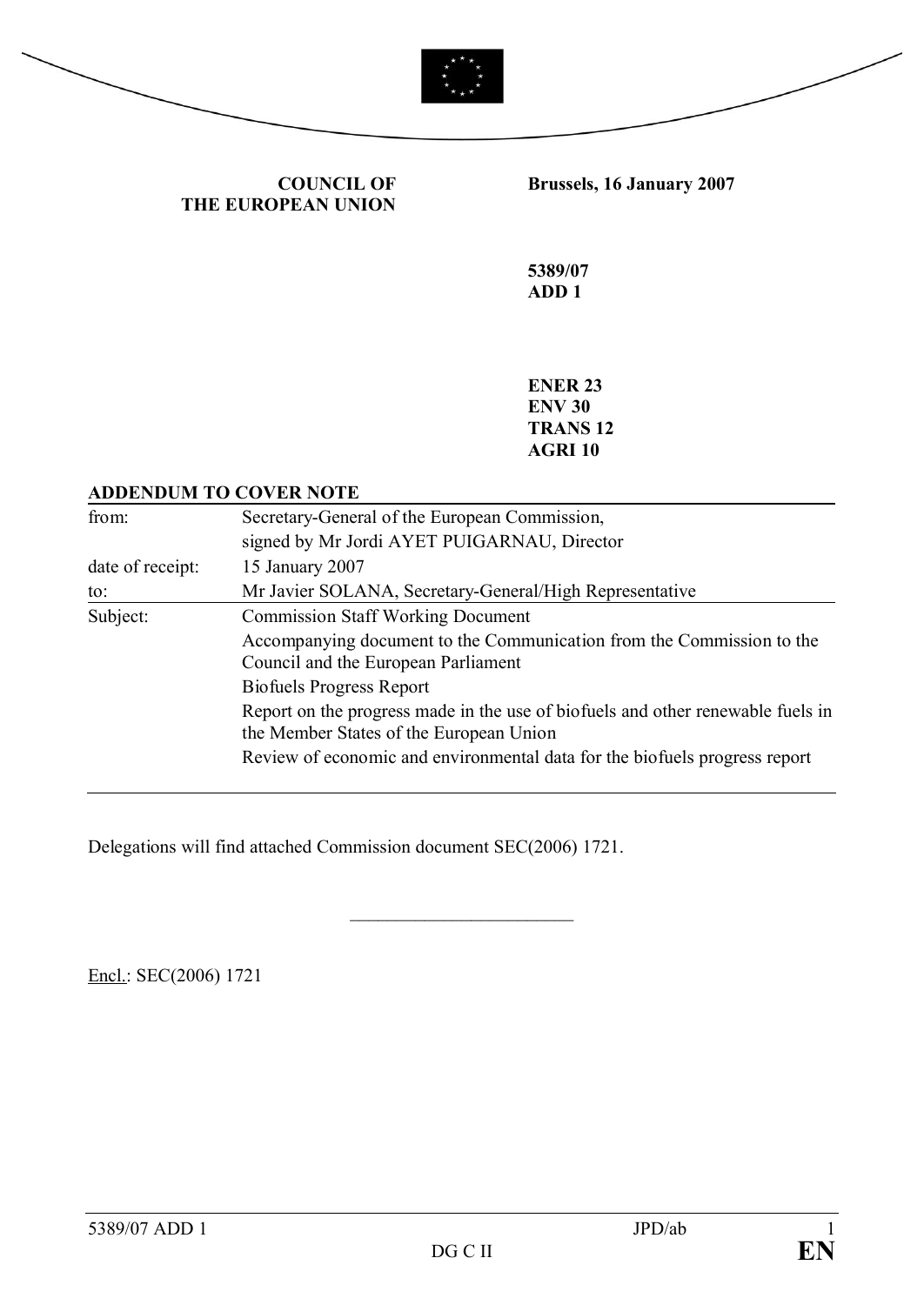

Brussels, 10.1.2007 SEC(2006) 1721

# **COMMISSION STAFF WORKING DOCUMENT**

**Accompanying document to the**

#### **COMMUNICATION FROM THE COMMISSION TO THE COUNCIL AND THE EUROPEAN PARLIAMENT**

**Biofuels Progress Report**

**Report on the progress made in the use of biofuels and other renewable fuels in the Member States of the European Union**

**Review of economic and environmental data for the biofuels progress report**

{COM(2006) 845 final} {SEC(2007) 12}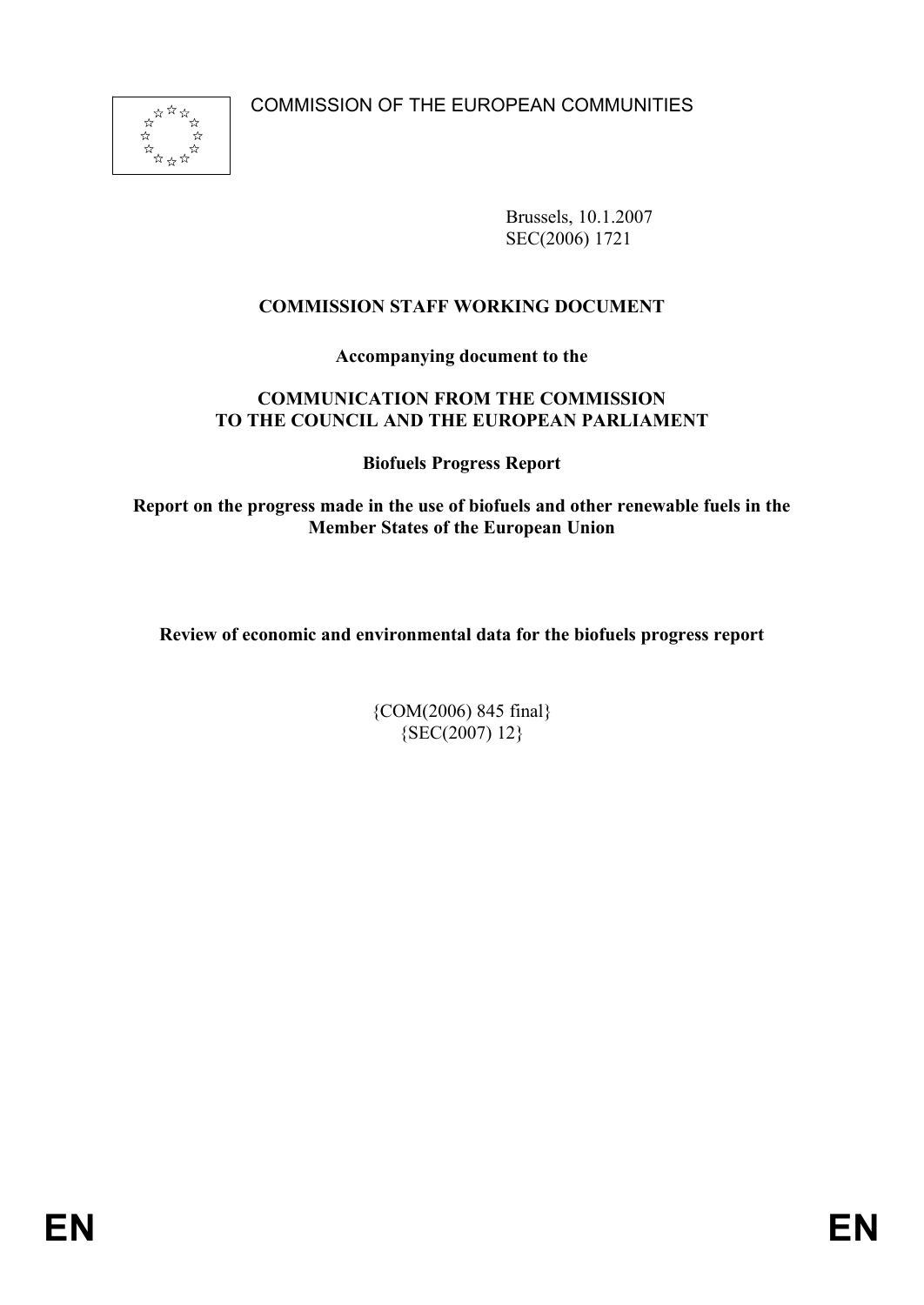# **TABLE OF CONTENTS**

| 1.               |                                                              |  |
|------------------|--------------------------------------------------------------|--|
| 2.               | COST-EFFECTIVENESS OF THE MEASURES TAKEN BY THE MEMBER       |  |
| 3 <sub>1</sub>   | SCENARIOS FOR THE ASSESSMENT OF ECONOMIC AND                 |  |
| 3.1.             |                                                              |  |
| 3.2.             |                                                              |  |
| $\overline{4}$ . | ECONOMIC IMPACT OF INCREASING THE SHARE OF BIOFUELS11        |  |
| 4.1.             |                                                              |  |
| 4.2.             |                                                              |  |
| 4.3.             |                                                              |  |
| 4.4.             |                                                              |  |
| 4.5.             |                                                              |  |
| 5.               | ENVIRONMENTAL IMPACT OF INCREASING THE SHARE OF BIOFUELS .19 |  |
| 5.1.             |                                                              |  |
| 5.2.             |                                                              |  |
| 5.3.             |                                                              |  |
| 6.               |                                                              |  |
| 7.               | PROMOTION OF FUELS THAT ARE CLIMATE AND ENVIRONMENTALLY      |  |
| 8.               |                                                              |  |
|                  |                                                              |  |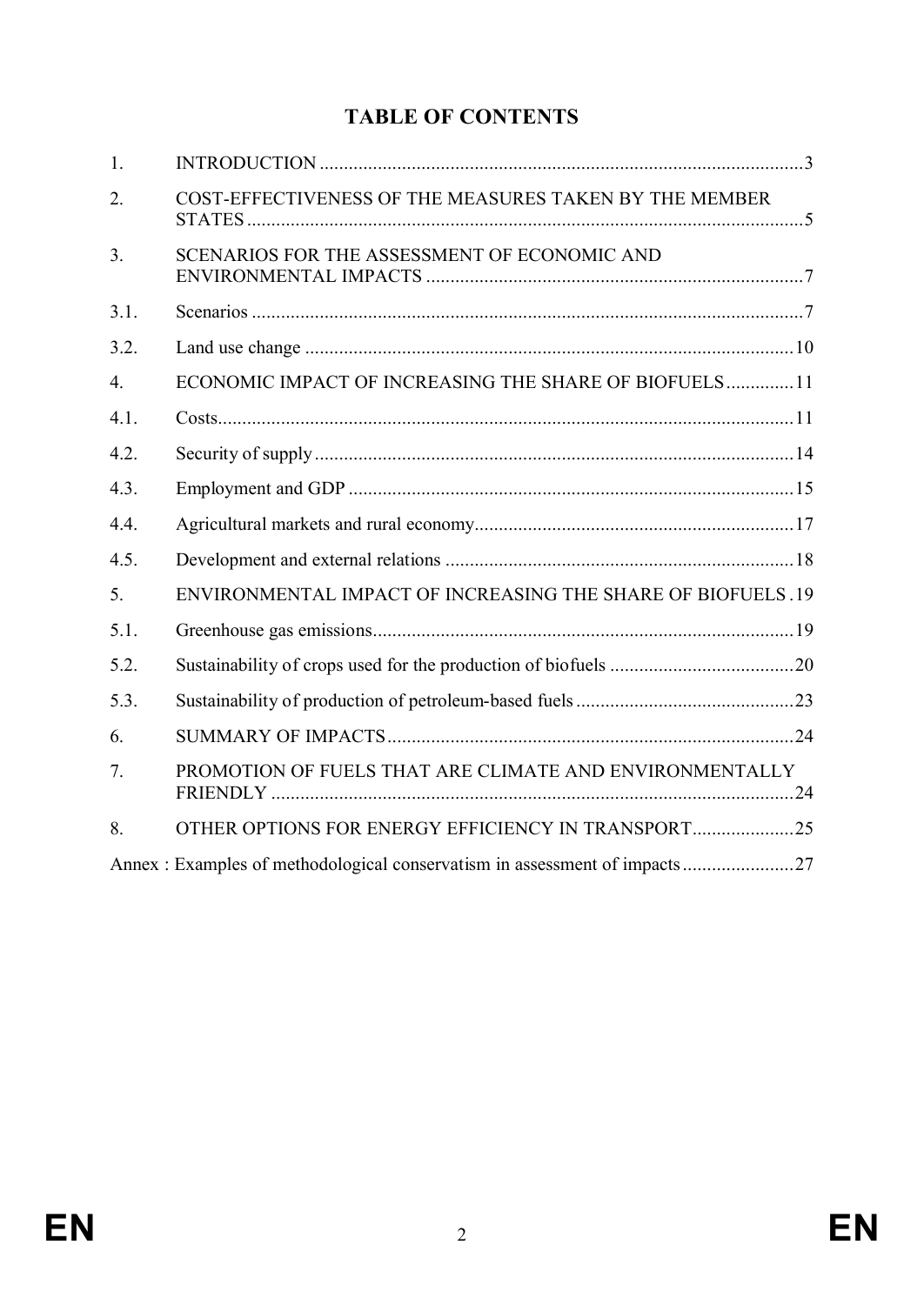## **1. INTRODUCTION**

This staff working paper complements the biofuels progress report<sup>1</sup> in fulfilling the requirements of article  $4.2$  of the biofuels directive<sup>2</sup>. This states,

*"By 31 December 2006 at the latest, and every two years thereafter, the Commission shall draw up an evaluation report for the European Parliament and for the Council on the progress made in the use of biofuels and other renewable fuels in the Member States.*

*This report shall cover at least the following:*

- *(a) the cost-effectiveness of the measures taken by Member States in order to promote the use of biofuels and other renewable fuels;*
- *(b) the economic aspects and the environmental impact of further increasing the share of biofuels and other renewable fuels;*
- *(c) the life-cycle perspective of biofuels and other renewable fuels, with a view to indicating possible measures for the future promotion of those fuels that are climate and environmentally friendly, and that have the potential of becoming competitive and cost-efficient;*
- *(d) the sustainability of crops used for the production of biofuels, particularly land use, degree of intensity of cultivation, crop rotation and use of pesticides;*
- *(e) the assessment of the use of biofuels and other renewable fuels with respect to their differentiating effects on climate change and their impact on CO2 emissions reduction;*
- *(f) a review of further more long-term options concerning energy efficiency measures in transport.*

*On the basis of this report, the Commission shall submit, where appropriate, proposals to the European Parliament and to the Council on the adaptation of the system of targets, as laid down in Article 3(1). If this report concludes that the indicative targets are not likely to be achieved for reasons that are unjustified and/or do not relate to new scientific evidence, these proposals shall address national targets, including possible mandatory targets, in the appropriate form."*

The progress report concentrates on the political parts of the task – the evaluation of Member States' progress and the assessment of the need to adapt the system of targets. This staff working paper fulfils the technical parts of the task – items (a) to (f). Section 2 addresses item (a); sections 3 to 6 address items (b) and (d); section 7 addresses items (c) and (e); section 8 addresses item (f).

 $\frac{1}{2}$  COM(2006) 845.

<sup>2</sup> Directive 2003/30/EC on the promotion of the use of biofuels or other renewable fuels for transport, OJ L 123, 17.5.2003, p. 42.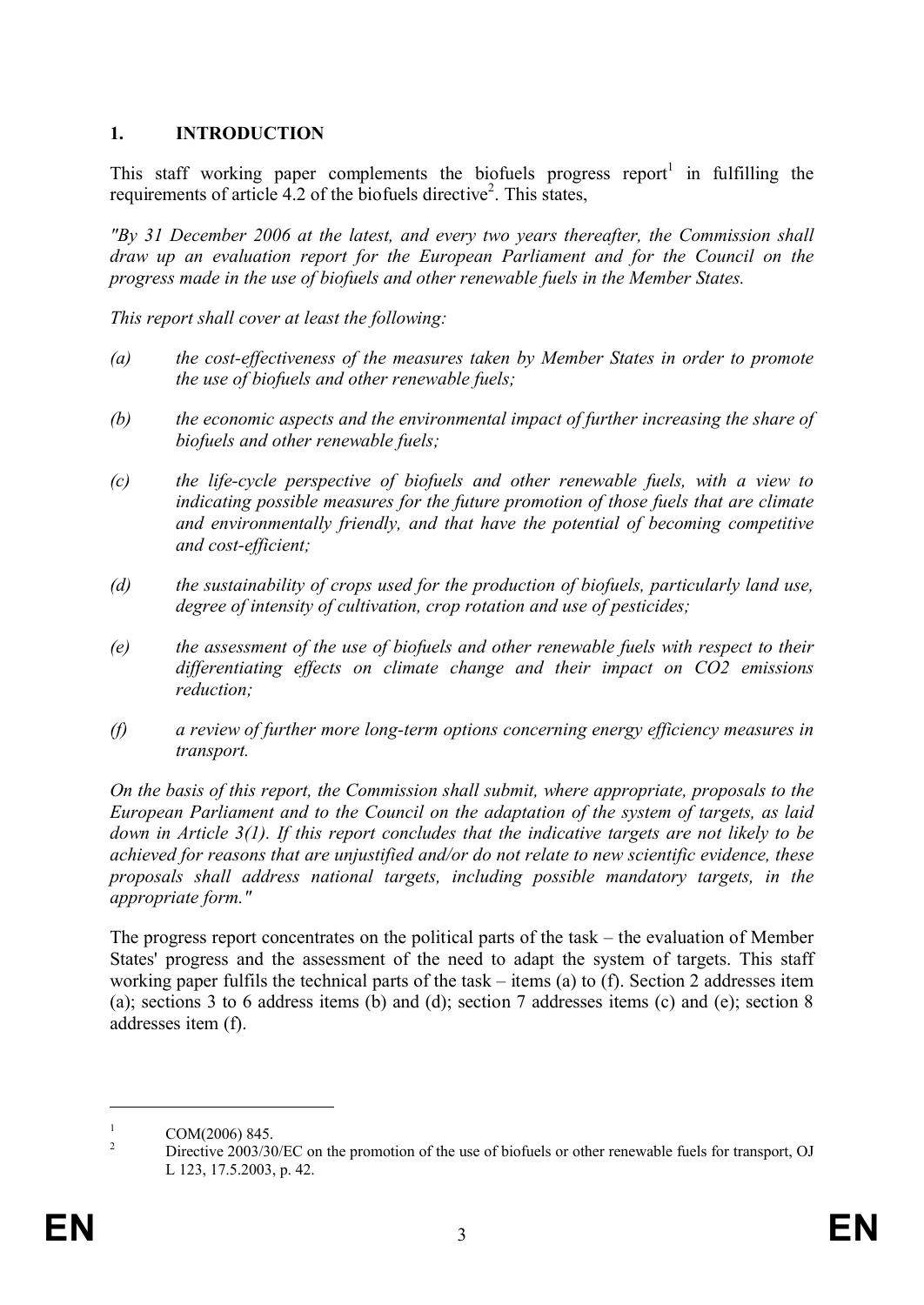The function of this paper is to support a report on progress up to 2006. Therefore, the data it presents relate to EU25 and do not cover the states that acceded to the Union in 2007 (Romania and Bulgaria). It can be pointed out, however, that these states have good potential to produce bioenergy<sup>3</sup>; their accession will therefore facilitate the development and implementation of Community biofuel policy.

#### Methodological conservatism

The literature contains widely divergent values for most of the relevant variables, resting on different methodological choices.<sup>4</sup> This working paper opts for choices that are intended to avoid overstating the case for biofuels. Examples of this methodological conservatism are in annex.

<sup>3</sup>

For example, they each have 0.7 hectares of agricultural land per capita, compared to 0.4 in the EU25. <sup>4</sup> The main source used is the JRC/Concawe/EUCAR well-to-wheel study, referenced here as JEC (2006). The full reference is EUCAR, Concawe and European Commission Joint Research Centre (2006), Well-to-wheels analysis of future automotive fuels and powertrains in the European context, version 2b. The study is available on the internet at http://ies.jrc.cec.eu.int/wtw.html. Other sources consulted include Billins, P., Woods, J. and Tipper, R. (2005): Developing carbon and greenhouse gas assurance for bioethanol production in the UK; Confédération Générale des Planteurs de Betterave (CGB) (2003), La betterave en 2004; Conseil Général des Mines, Inspection générale des Finances and Conseil général du Génie rural des eaux et forêts (2005), Rapport sur l'optimisation du dispositif de soutien à la filière biocarburants; Delucchi, M. (2004): Conceptual and methodological issues in life cycle analyses of transportation fuels, report prepared for the U.S. Environmental Protection Office of Transportation and Air Quality; Elsayed, M.A., Matthews, R. and Mortimer, N.D. (2003): Carbon and energy balances for a range of biofuels options, Resources Research Unit, Sheffield Hallam University for Department of Trade and Industry; Energy research Centre of the Netherlands (ECN) (2003): Ligno cellulosic-ethanol: a second opinion; Farrell, A., R. Plevin, B. Turner, A. Jones, M. O'Hare and D. Kammen (2006): Ethanol can contribute to energy and environmental goals, Science  $27<sup>th</sup>$  January 2006; Fernández, J., Professor of plant production, Polytechnic university of Madrid (2005): New energy crops for ethanol production in Mediterranean conditions, presentation to World biofuels conference, Seville, 17-19.5.5; HGCA (2005): Environmental impact of cereals and oilseed rape for food and biofuels in the UK; International Energy Agency (2004): Biofuels for transport – an international perspective; Jonassen, K. and B. Sandén (2004): Time and scale aspects in life cycle assessment of emerging technologies – case study on alternative transport fuels, Chalmers University of Technology, CPM-report 2004:6; Low Carbon Vehicle Partnership (2004): Well-to-wheel evaluation for production of ethanol from wheat; Macedo, I. (ed.), Sugar cane's energy - twelve studies on Brazilian sugar cane agribusiness and its sustainability; Patzek, T. (2003): Ethanol from corn: just how unsustainable is it?; Sancroft (2005): The Brazilian sugar industry – environmental and social impacts; Smeets, E., M. Junginger and A. Faaij (2005): Supportive study for the OECD on alternative developments in biofuel production across the world; TOTAL (2004): Evolution des carburants. Quel rôle pour les biocarburants ? Assemblée nationale Mars 2004; Turley, D., McKay, H. and Boatman, N. (2005): Environmental impacts of cereal and oilseed rape cropping in the UK and assessment of the potential impacts arising from cultivation for liquid biofuel production, HGCA Research review no. 54; Varela, M., Lago, C., Jungmeier, G. and Könighofer, K. (2005): Environmental and economic performance of biofuels, Volume I – Main report of the Viewls project; Yacobucci, B. (2004): Alternative transportation fuels and vehicles: energy, environment and development issues, Congressional Research Service report for Congress, updated  $9<sup>th</sup>$  January 2004.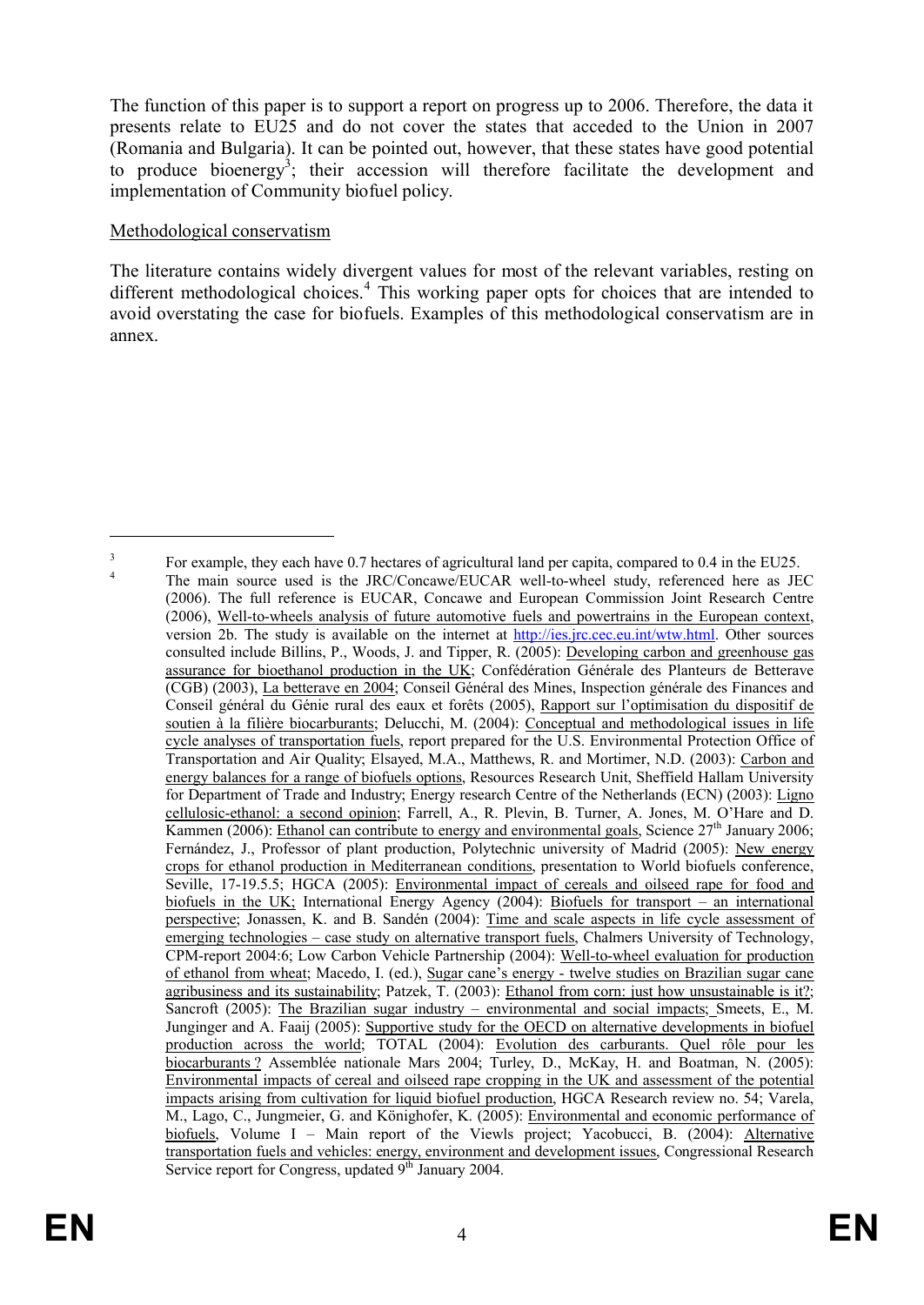#### **2. COST-EFFECTIVENESS OF THE MEASURES TAKEN BY THE MEMBER STATES**

The Commission arranged for the PREMIA research project to review measures to promote biofuels in the Member States.<sup>5</sup> This study considered the measures taken by eight member states: Austria, Czech Republic, France, Germany, Poland, Spain, Sweden and the United Kingdom. Complemented with other data available to the Commission, it shows that the main measures that Member States have used to promote biofuels are:

- subsidies for energy crop growth;
- investment support;
- contributions to the capital cost of biofuel production facilities, often with support from the European Regional Development Fund and Rural Development Programme;
- loans and subsidies for biofuel production facilities and for filling stations;
- standards for distribution of biofuels;
- tax reductions or exemptions that are generally available;
- · tax reductions or exemptions under quota systems (allowing selected companies to put a certain amount of biofuel on the market under reduced tax)
- biofuels obligations (under which fuel suppliers are required to include a given percentage of biofuels in the total amount of fuel they place on the national market);
- requirements for filling stations to sell biofuels (in high blends [or pure]);
- green public procurement of vehicles capable of running on high-blend or pure biofuels;
- · demonstration projects and marketing;
- consumer incentives including free parking, no congestion charge.

The study showed that different member states have focused on different fuels and/or blends, ranging from biodiesel, bioethanol to straight vegetable oil and biogas<sup>6</sup>.

Most of the measures taken by member states have imposed costs on government and to a smaller extent on vehicle manufacturers, consumers and fuel distributors. The costs incurred depend on the combination of measures taken to promote the use of biofuels and on the type of fuel promoted.

Member States have been able to expand the potential for producing feedstocks, particularly thanks to support from the Common Agricultural Policy. This provides the possibility of

<sup>5</sup> PREMIA (2006): R&D, demonstration and incentive programmes effectiveness to facilitate and secure market introduction of alternative motor fuels

<sup>&</sup>lt;sup>6</sup> Each has different production costs. To quantify the cost of measures taken, the PREMIA study used JEC (2006).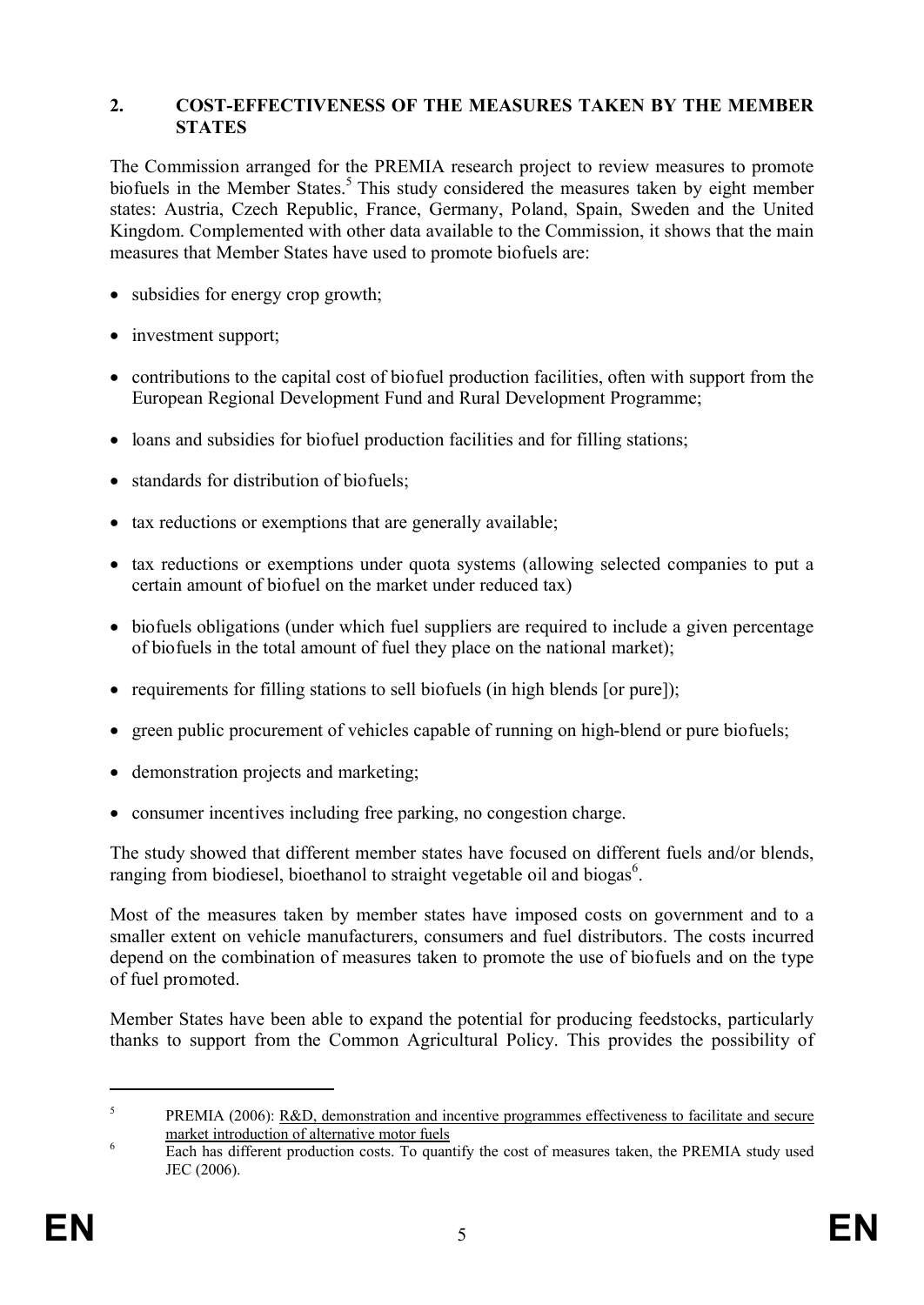using set-aside land for food production as well as some specific aid for energy crops. This aid originally covered 17 Member States; it is being extended to cover them all. The rural development policy also includes measures to support renewable energies.

For biofuel production, start-up costs are generally low. Investment, loans and research and development support measures were found to be the most cost-effective measures as financial support stops as the technology and the market matures. Measures which offer direct subsidies to manufacturers to cover the higher cost of biofuel production (as in Czech Republic) can be very expensive, but they ensure the creation of a mass of producers and long-term prospects for biofuel production.

Creating standards is a necessary first step for fuel distribution and market introduction. Its direct cost is limited to research funding.<sup> $\tau$ </sup> The cost of other incentives varies from region to region and depends on the type of biofuel supported. Tax exemptions have been used in all the countries analysed to cover the extra costs to distributors. Tax exemptions were estimated to amount to a loss of tax income of  $E140$  million/year in Sweden,  $E60-75$  million/year in Spain, around  $\epsilon$ 15-20 million/year in the Czech Republic and around  $\epsilon$ 35 million/year in Poland. In most member states, market response stayed below expectations. In the UK, Austria and the Czech Republic tax reductions were not sufficient or too low compared to neighbour countries. In Germany, however, an increased tax reduction for biofuels in 1999 had a strong influence, because it went together with an increased tax for diesel fuel and rising oil prices. Although this policy cost the German government a loss of tax income of about  $€1000$  million/year, it increased its income with the ecological tax reform on normal diesel and gasoline fuel (around  $E$ 3500 million/year).

Germany has subsequently decided to phase out the tax reduction and replace it with a biofuels obligation. Other Member States have also recently decided to introduce biofuel obligations. As the biomass action plan<sup>8</sup> asserts, obligations place a responsibility for addressing the problem of excessive oil dependence on the sector where it originates – while implying only a negligible increase in the cost of fuel. Obligations give fuel supply companies an incentive to push down the cost of biofuels. For this reason, they can be expected to be more cost-efficient than tax exemptions. The extra costs arising from such measures are part of the fuel price and consumers pay the additional cost, although some costs occur due to administrative follow-up, such as biofuel certificates, penalties etc.

For markets to be penetrated, car manufacturers must be convinced to make vehicles compatible with biofuels. The disadvantage of high-blend fuels is that it requires more to convince the markets to change, although the costs of doing so are limited to research projects. Countries which have been successful in promoting biofuels cooperated with local car manufacturers to produce biofuel compatible vehicles. Green public procurement is an important tool to lead by example and does not incur significant costs. Costs of user incentives, such as an exemption from the congestion charge for eco-friendly vehicles in Stockholm or a 20% relief from company car taxation in Sweden, vary from case to case. The cost of the company car taxation reduction scheme in Sweden is estimated at around  $\epsilon$ 0.5 million/ year.

<sup>7</sup> Indirectly, standards can reduce costs (by allowing product standardisation) or increase them (by keeping products that do not meet the standard, but are cheaper, out of the market).

 $\frac{8}{\text{COM}(2005)}$  628, 7.12.2005.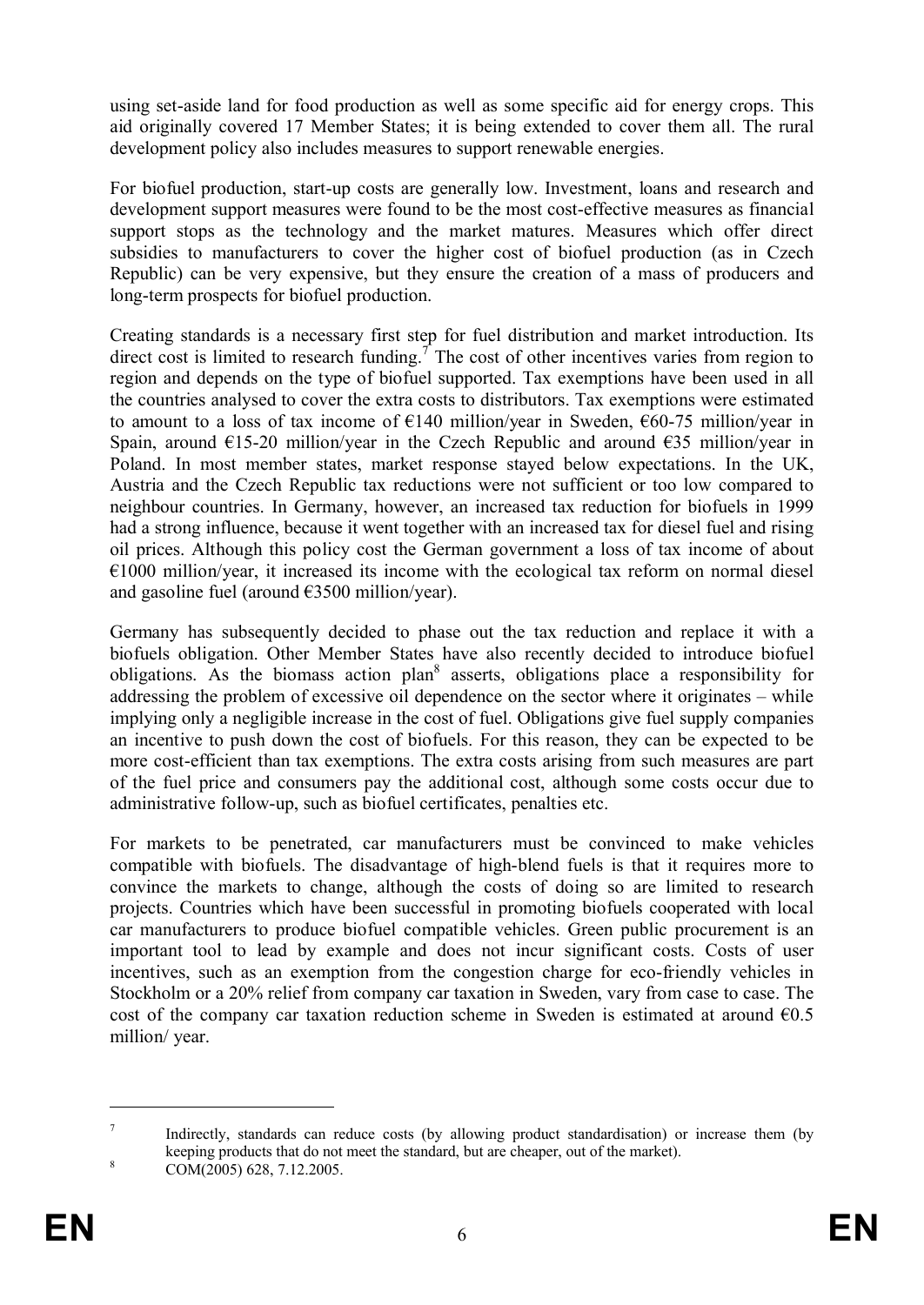The study concluded that overall, most of the costs associated with the promotion of the use of biofuels have been incurred by governments through tax reductions and exemptions. However, when combined with other measures, such as obligations requiring fuel supply companies to place a given amount of biofuels on the market, targets can be achieved costeffectively. The costs on manufacturers, distributors and consumers have been limited because of government incentives and the rising price of fossil fuels.

The question of the cost-effectiveness of tax exemptions as opposed to biofuel obligations was addressed by several responses to the public consultation exercise on the review of the biofuels directive. Many respondents felt that tax exemptions distort the market, so that feedstock is sold to Member States with the highest tax reductions. As tax exemptions are time restricted, they also do not provide long-term market certainty. Several respondents, including the Austrian, French, German and UK governments, felt however that a combination of obligations and tax exemptions during a transitional period is an acceptable way of promoting renewable technologies and increasing investment security.

#### **3. SCENARIOS FOR THE ASSESSMENT OF ECONOMIC AND ENVIRONMENTAL IMPACTS**

#### **3.1. Scenarios**

In order to assess the economic and environmental impact of increasing the share of biofuels, scenarios were developed for two possible shares of biofuel consumption in 2020: 7% or  $14\%^{9}$ .

The European Simulation Model (ESIM), used by the Commission for agricultural commodity projections and policy simulations, was used to estimate the mix of biofuels likely to enter the market if a 7 or  $14\%$  share is achieved<sup>10</sup>. The main assumptions made were the following:

- · The Common Agricultural Policy will develop as foreseen in the Commission's general projection of commodity market developments;
- The Commission's trade commitments will remain unchanged;
- · It will remain possible to use set-aside land for bioenergy production;
- The Blair House agreement will limit the expansion of non-food oilseed production on set-aside land<sup>11</sup>;

<sup>&</sup>lt;sup>9</sup> The volumes of biofuel consumption assumed in the two scenarios are 23.1 Mtoe and 43.1 Mtoe respectively. Assuming total petrol and diesel consumption of 312 Mtoe – as in the PRIMES "high RES + energy efficiency" scenario – these equate, in precise terms, to 7.4% and 13.8% respectively. The 7% share is derived from the estimate used in the PRIMES baseline of the market share that biofuels will achieve in 2020 if existing policies and measures in the Member States are maintained.

<sup>&</sup>lt;sup>10</sup> European Commission (2006): Prospects for agricultural markets and income 2006-2013, available on the internet at http://ec.europa.eu/agriculture/publi/caprep/prospects2006/index\_en.htm. The document also includes methodological information.

<sup>&</sup>lt;sup>11</sup> The agreement with the US adopted by Council Decision n° 93/355/EEC (Blair House) provides for a limit on the production of oilsseds for non-food purposes on set-aside land. In order to meet this ceiling, Regulation (EC) n° 1973/2004 introduced a monitoring system to limit to 1 million tonnes of soya bean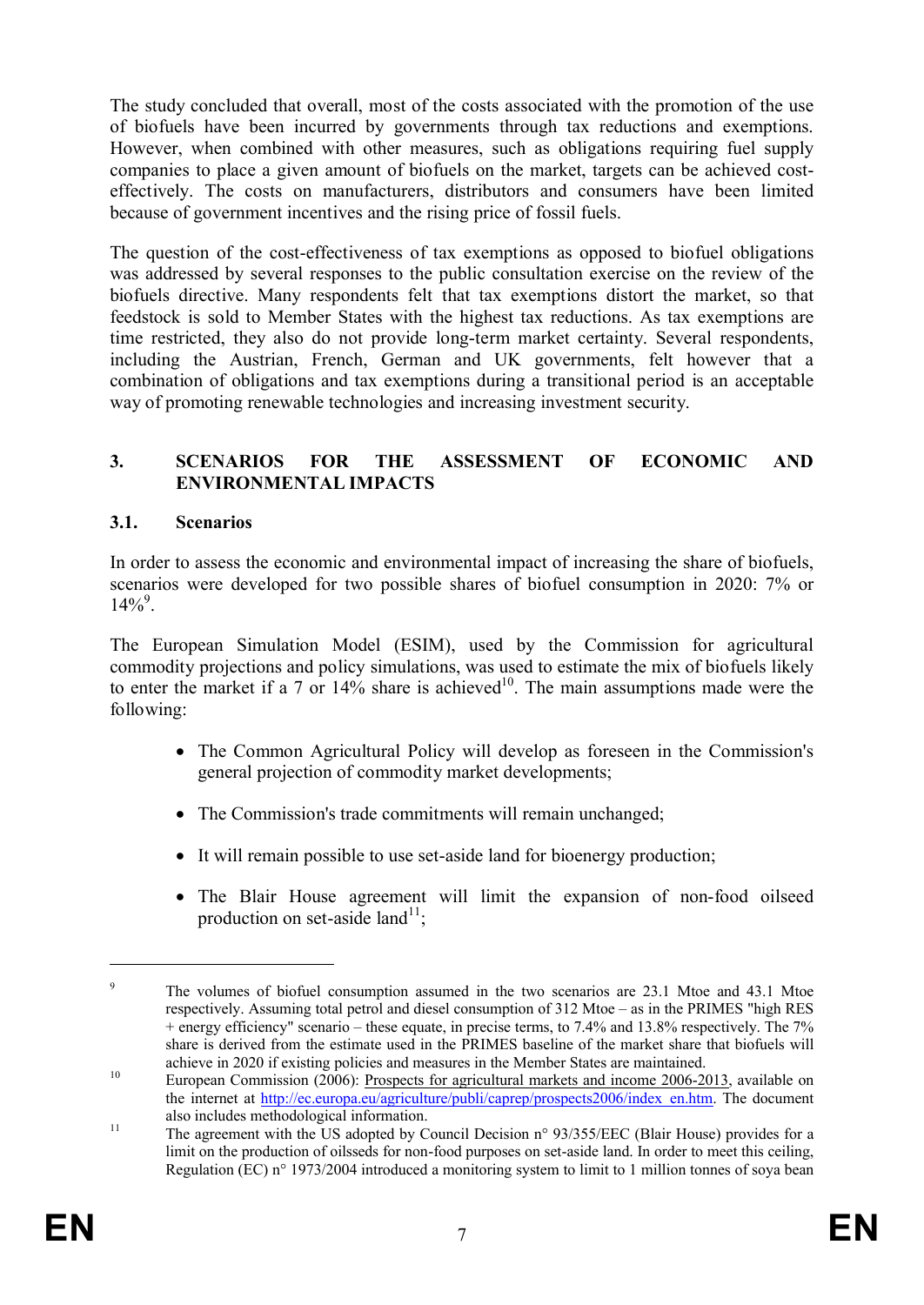- The energy crop premium of 45  $\epsilon$ /ha for a maximum of 2 million ha will remain in place;
- · As in the past decade, technical progress in European agriculture will be used mainly to reduce costs and fertiliser use per ton produced rather than to increase yields per hectare. Growth in yields per hectare will therefore average only 0.8%  $p.a.<sup>12</sup>$ ;
- The livestock sector will develop more slowly than in the past as population growth and the rate of increase of per capita meat consumption in Europe slow. This will increase the general availability of cereals;
- · Higher demand for biofuel would mean more rapid development of secondgeneration biofuel technologies. Second-generation biofuels (BTL and cellulosic ethanol) will account for 20% of biofuels' contribution in the "7%" scenario, 37% in the "14%" scenario. The BTL will be made from farmed wood and straw, the ethanol will be made only from straw;
- 15.5 Mtoe of straw (in terms of primary energy) is available for making secondgeneration biofuels;
- The ratio between biodiesel/BTL consumption and bioethanol consumption will be the same as that forecast for the ratio between diesel and petrol consumption in transport: that is,  $55:45^{13}$ . Second-generation biofuels will take the same share of the diesel market and the petrol market;
- Fuel quality constraints mean that the share of rape oil in biodiesel production will not be able to fall below 50%. The remainder is accounted for by soy and palm oil. The split between these is a function of their relative prices.

These assumptions are for illustrative purposes and do not prejudge the policy positions that the Commission may adopt in future.

To explore the effect of a higher share of imports, a third scenario was added: "14% - more imports" (as opposed to the "14% - more domestic" scenario derived from the assumptions above). For the purposes of this scenario, domestic production of first-generation biofuels was limited to the same level as in the 7% scenario; production of second-generation biofuels was

<sup>12</sup> Among the reasons for this are the tight production standards established through the cross-compliance measure of the Common Agricultural Policy, including the water protection directives (Directive 91/676/EEC concerning the protection of waters against pollution caused by nitrates from agricultural sources and Directive 2006/11/EC on pollution caused by certain dangerous substances discharged in the aquatic environment of the Community), soil directive (Directive 86/278/EEC on the protection of the environment, and in particular of the soil, when sewage sludge is used in agriculture), directives for the protection of biodiversity (Directive 79/409/EEC of 2 April 1979 on the conservation of wild birds and Directive 92/43/EEC of 21 May 1992 on the conservation of natural habitats and of wild flora and fauna), and pesticides directive (Council Directive 91/414/EEC of 15 July 1991 concerning the placing of plant protection products on the market).

meal equivalent the quantities of by-products intended for human or animal consumption resulting from colza seed, rapeseed, sunflower and soya beans grown on land set aside and cultivated for non-food purposes.

<sup>&</sup>lt;sup>13</sup> Source: PRIMES.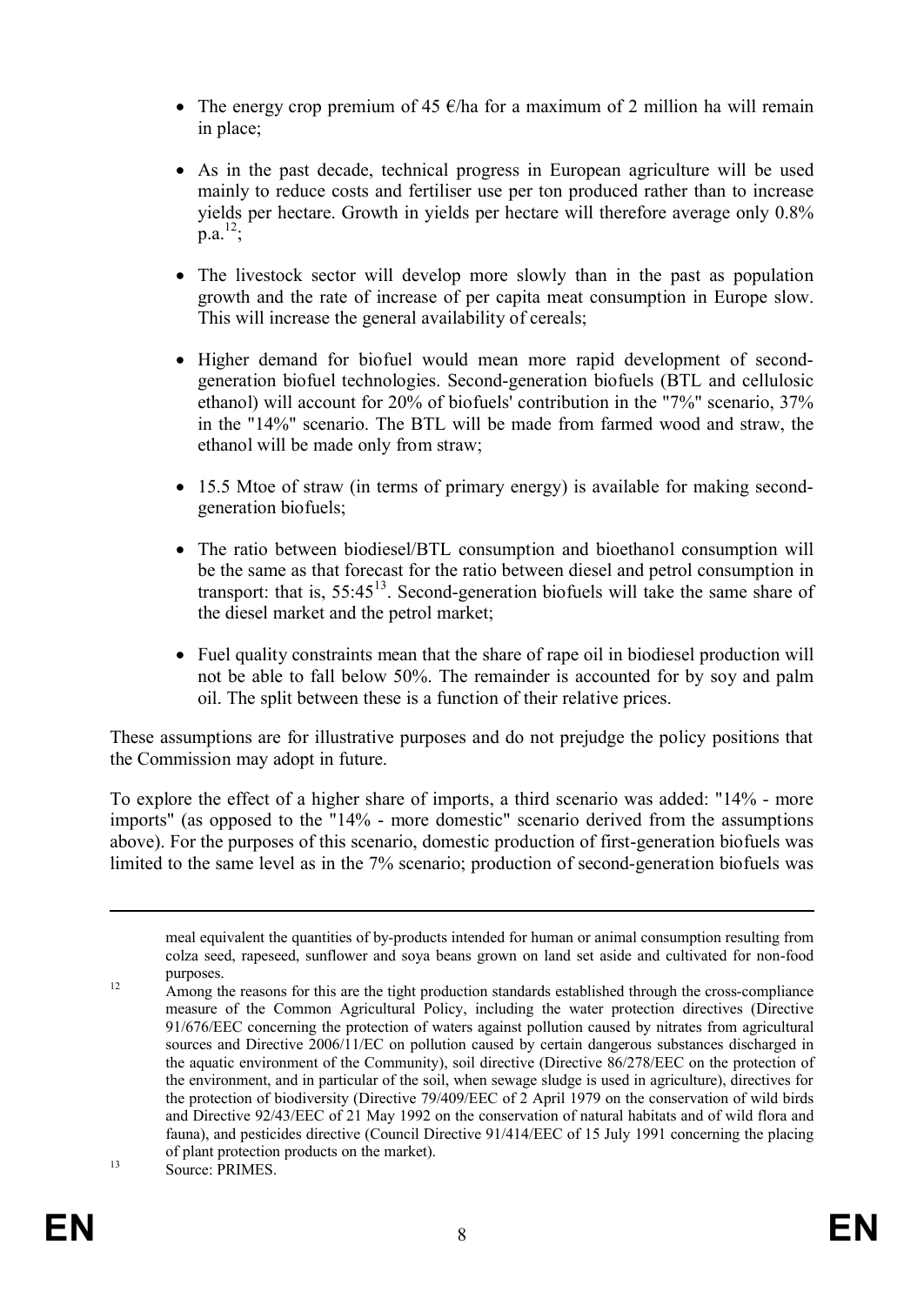limited to the amount that could be produced from straw; and the available straw was assigned to BTL production, since this would allow more biofuel to be produced. Unlike the other scenarios, this one is a purely theoretical construct. Its feasibility has not been assessed through modelling of the agricultural market.

The expected mix of biofuel consumption, based on these assumptions, is shown in table 1.

|                               | 7% share    | $14\%$ - more | $14\%$ - more |
|-------------------------------|-------------|---------------|---------------|
|                               | of biofuels | domestic      | imports       |
| domestic production           |             |               |               |
| biodiesel from rape           | 4.7         | 3.9           | 4.7           |
| BTL from farmed wood          |             | 10.5          |               |
| <b>BTL</b> from straw         | 2.5         | 0.5           | 7.5           |
| ethanol from sugar beet       | 0.6         | 0.8           | 0.6           |
| ethanol from wheat            | 5.6         | 11.2          | 5.6           |
| ethanol from maize            | 1.3         | 1.5           | 1.3           |
| cellulosic ethanol from straw | 2.1         | 5.0           |               |
| <i>imports</i>                |             |               |               |
| rape for biodiesel            | 2.4         | 2.6           | 2.6           |
| palm for biodiesel            | 0.4         | 2.9           | 4.2           |
| soy for biodiesel             | 2.6         | 3.2           | 4.6           |
| ethanol from sugar cane       | 0.8         | 0.9           | 11.9          |
| <b>TOTAL</b>                  | 23.1        | 43.1          | 43.1          |
| share of imports              | 27%         | 22%           | 54%           |
| share of diesel replacers     | 55%         | 55%           | 55%           |
| share of second-generation    | 20%         | 37%           | 17%           |

*Table 1 Scenarios for biofuel use (Mtoe of biofuel)<sup>14</sup>*

<sup>&</sup>lt;sup>14</sup> The share of imports is a model outcome, given the assumptions made about trade agreements, for the 7% scenario and the "14% - more domestic" scenario. It is an assumption for the "14% - more import" scenario, which would require changes in trade agreements. The most likely source of imports could be: rape oil from Ukraine and Russia; soy oil from Latin America; palm oil from Indonesia and Malaysia; sugar cane ethanol from Brazil or other tropical countries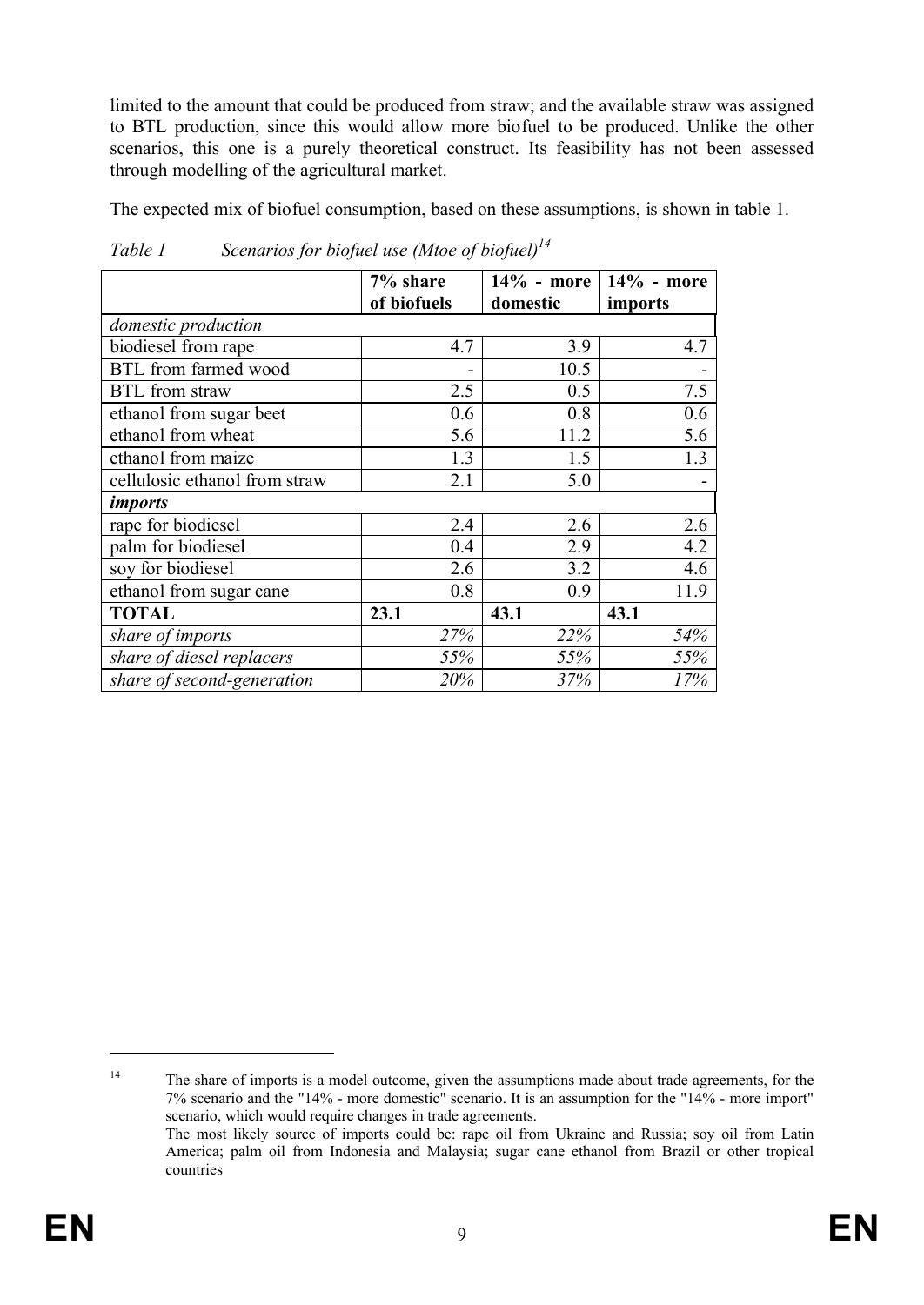# **3.2. Land use change**

Table 2 shows how the scenarios affect expected EU25 arable land use in 2020.

|                                   | "no biofuel" | 7% and             | $14\%$ - more |
|-----------------------------------|--------------|--------------------|---------------|
|                                   | scenario     | 14% - more imports | domestic      |
| rape for biodiesel                |              | 2.7                | 2.6           |
| cereals for bioethanol            |              | 4.6                | 8.3           |
| sugar beet for bioethanol         |              | 0.3                | 0.5           |
| farmed wood for BTL <sup>16</sup> |              | $\theta$           | 6.9           |
| TOTAL LAND FOR BIOFUEL            |              | 7.6                | 18.3          |
| <b>PRODUCTION</b>                 |              |                    |               |
| non-biofuel arable production     | 87.6         | 84.8               | 80.8          |
| idle arable land (set-aside)      | 10.8         | 77                 | 3.4           |
| <b>TOTAL ARABLE LAND</b>          | 98.4         | 100.1              |               |

*Table 2 Estimated EU25 arable land use in 2020 (million hectares)<sup>15</sup>*

This modelling work suggests that for each additional 1 million hectares needed in the EU to produce raw material for biofuels, land use will change as follows:

- · 370 000 hectares of arable land will be re-orientated from exports to domestic production;
- 400 000 hectares will be taken out of set-aside;
- 220 000 hectares of land that would otherwise have fallen into other uses will remain in arable use $^{17}$ .

Despite price increases for agricultural commodities, the intensity of agricultural production per hectare is not forecast to vary significantly between the scenarios. The main reason is that farmers are modelled as maximising profit, not yields. This leads to a careful scrutiny of the value of the inputs that can be used to increase yields, and an optimisation of their use.

<sup>&</sup>lt;sup>15</sup> Source: 14% scenario: ESIM.

<sup>7%</sup> scenario: ESIM, adjusted to exclude use of farmed wood (since straw would be available, more cheaply, in sufficient quantities to supply the volume of second-generation biofuel production expected under this scenario). This adjustment was carried out on the assumption that land no longer required for biofuel production would be allocated between i) idle arable land, ii) arable land in active non-biofuel use and iii) non-arable land in the same proportions as are implied, in the ESIM results, for the shift between a 14% and a 7% share.

Finally, the same assumption was used to estimate the "no biofuel" scenario.

<sup>&</sup>lt;sup>16</sup> All the feedstock for cellulosic ethanol, and also for BTL in the 7% scenario, is assumed to come from straw that would otherwise be unused.

<sup>&</sup>lt;sup>17</sup> In a baseline scenario developed by the research organisation IIASA, arable land use was forecast to fall by about 7 million hectares between 2000 and 2020.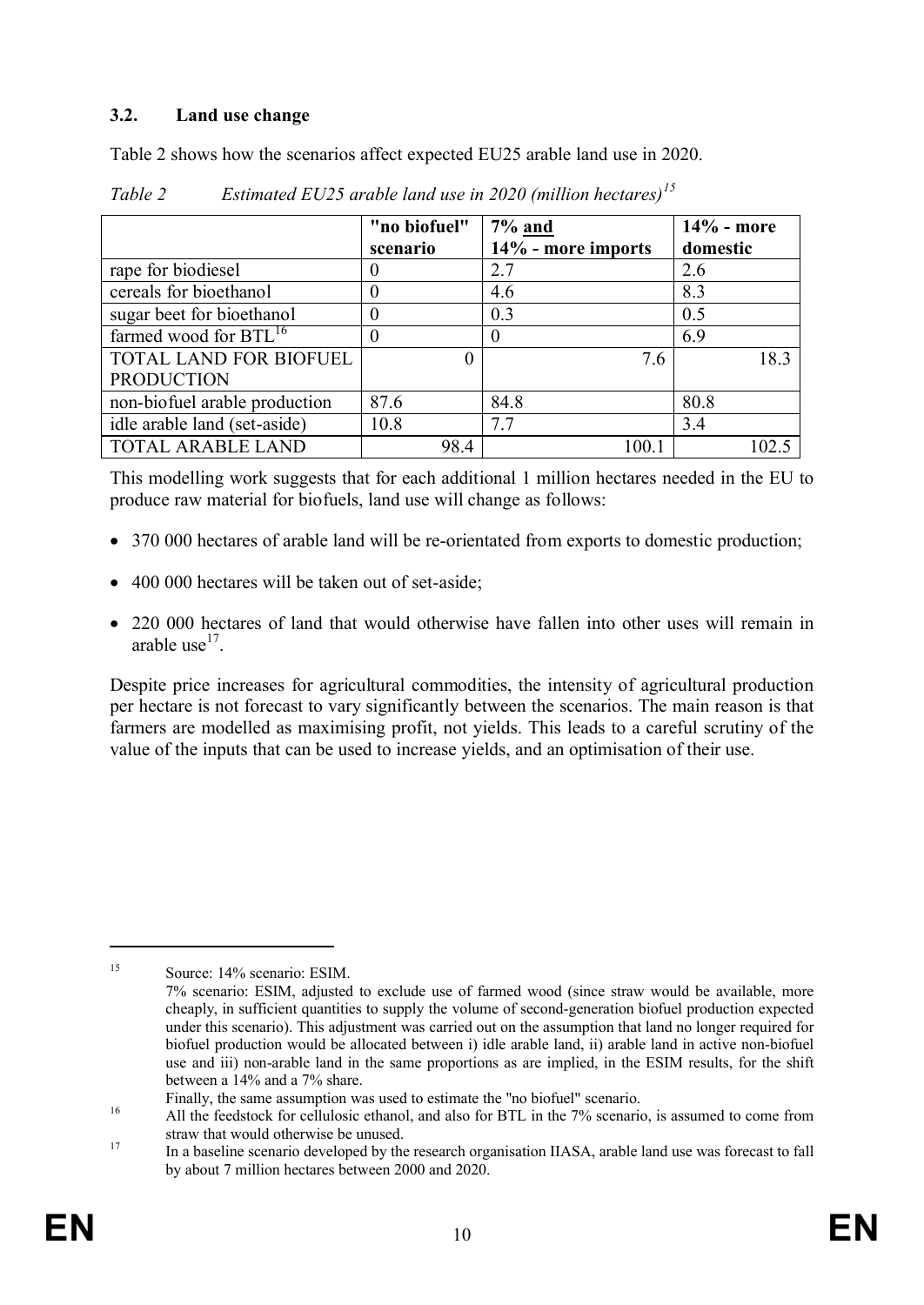## **4. ECONOMIC IMPACT OF INCREASING THE SHARE OF BIOFUELS**

The section looks into the following economic impacts:

- cost
- security of supply
- employment and GDP
- important price effects
- agricultural markets and rural economy
- development and external relations.

## **4.1. Costs**

Base data for fuel costs were calculated from the JRC/EUCAR/CONCAWE well-to-wheel study (JEC (2006)). These data were adjusted as follows:

- · The JEC cost estimates are for 2012. By 2020, cost improvements can be expected for second-generation biofuels. In their recent review of the literature, Hamelinck and Faaij (2006) forecast that in the long term (up to 2030) the cost of ligno-cellulosic ethanol production in the EU will fall by 50% and the cost of BTL production will fall by a little over 25%. It is assumed that this forecast of the rate of improvement is correct – but applied to investment and operating costs only - and that half the improvement will occur by 2020 in the scenarios with high second-generation use – with a lower rate of improvement in scenarios with lower use.
- · The JEC cost estimates take into account the fact that increased consumption of biofuels will lead to increased demand for biofuel feedstocks, leading in turn to an increase in the price of these feedstocks and the cost of biofuels. However, they need adjusting to take into account the Commission's most recent estimates of future prices of agricultural commodities, and to take into account the fact that the biofuel shares under examination here (7% and 14%) are higher than the 5.75% share that the JEC study examined.
- · The JEC data take into account the impact on biofuel prices of changes in energy costs. Prices were calculated for two oil price assumptions: \$48 and \$70/barrel. In both cases, an exchange rate of  $E1:1.20$  was assumed.
- · At present, EU cereal prices are above world market levels. In addition, the global fuel ethanol market is not fully competitive. Prices for imported ethanol appear to be a function of the price at which EU-produced ethanol is sold rather than of the cost of production. Two hypotheses for agricultural commodity prices were explored. Under the first (business-as-usual) hypothesis, the EU cereal market was assumed not to be exposed to increased international competition; the cost to the EU of imported ethanol was assumed to be 5% below the lowest production cost of domestically produced ethanol; the cost of biodiesel made from imported soy and palm oil was assumed to be 5% less than the lowest production cost of biodiesel from domestic feedstock; and the cost of biodiesel made from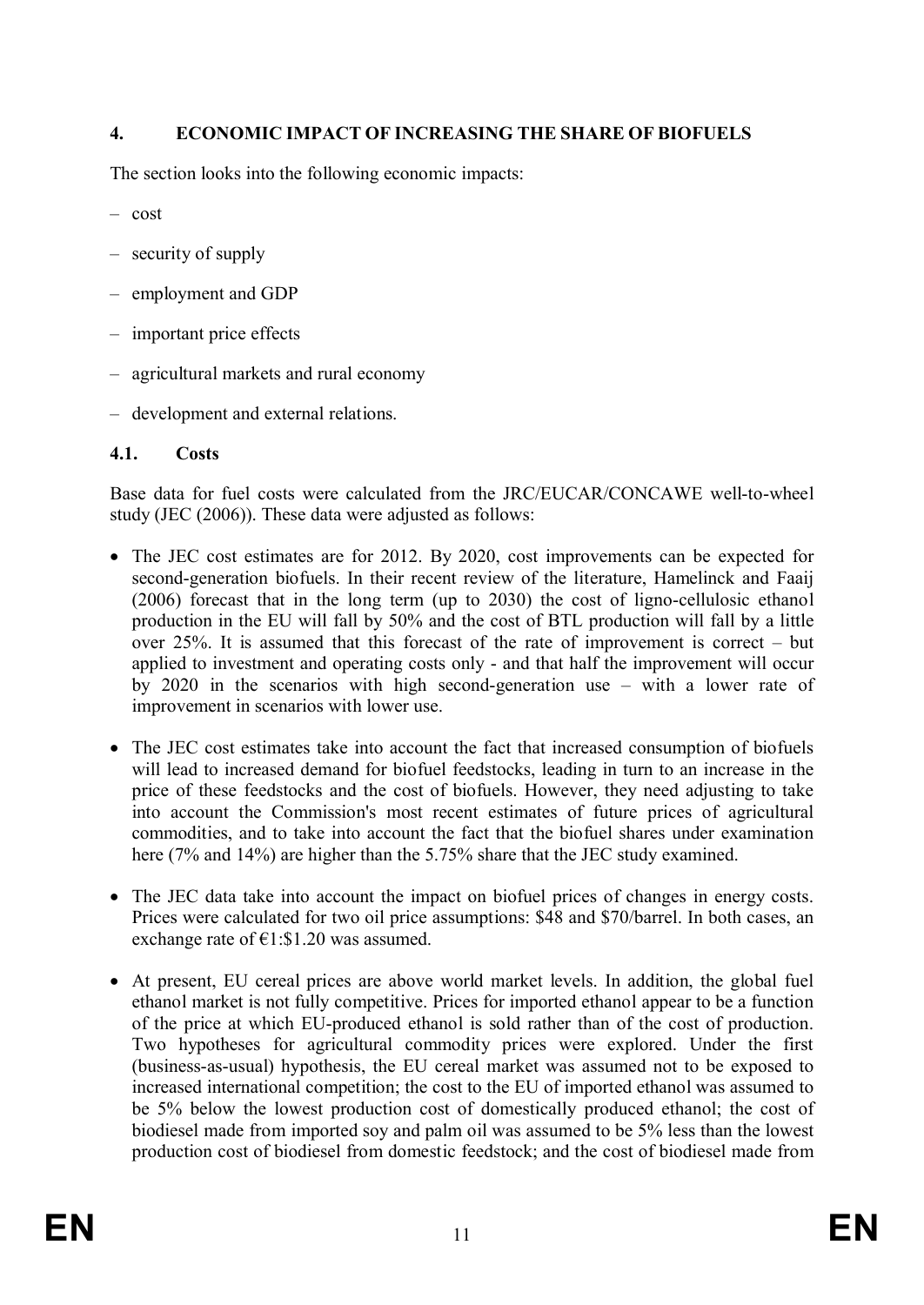imported rape oil (currently uncompetitive with EU production) was assumed to be the same as that of biodiesel from domestic feedstock. Under the second (more competitive markets) hypothesis, EU cereal prices were assumed to be 15% lower than under the business-as-usual hypothesis, as part of world market opening under a World Trade Organisation agreement; the cost to the EU of imported ethanol was assumed to be costreflective<sup>18</sup>; and the cost of biodiesel made from imported soy or palm oil was assumed to lie 15% below that of biodiesel from domestic feedstock. As in the business-as-usual hypothesis, the cost of biodiesel from imported rape oil was assumed to be the same as that of biodiesel from domestic feedstock.

The results are shown in table 3.

<sup>18</sup> Macedo (2005) puts the cost of Brazilian sugar cane ethanol at about  $\epsilon$ 330/toe (de Carvalho Macedo, I., Synthesis, in de Carvalho Macedo, I. (ed.) (2005), Sugar cane's energy). Smeets et al. (2005) suggest, however, that this price relies on the use of depreciated plant, and estimate that other tropical countries could produce sugar cane for  $\epsilon$ 430-540/toe. According to CGB (2003), the transport cost of shipping Brazilian ethanol to Europe is about  $\epsilon$ 120/toe. The total cost figure used here is (430+120) =  $\epsilon$ 550/toe.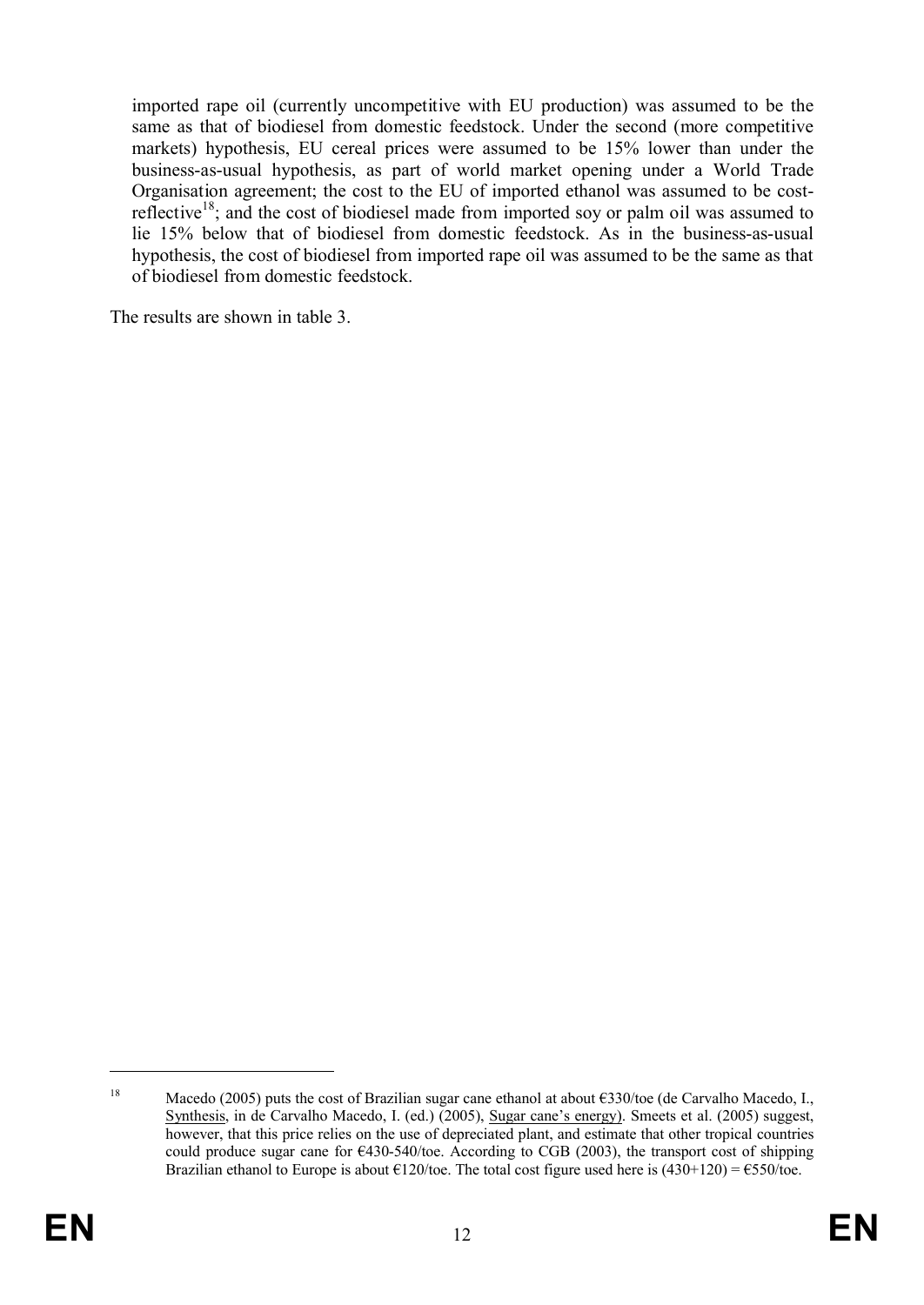*Table 3 Estimated fuel costs (cost in 2020, €2005/toe, mid-range estimates of the cost of the cheapest biofuel production technique, rounded to nearest €10)*

- *A: oil at \$48/barrel, business-as-usual for agricultural markets*
- *B: oil at \$48/barrel, more competitive agricultural markets*
- *C: oil at \$70/barrel, business-as-usual for agricultural markets*
- *D: oil at \$70/barrel, more competitive agricultural markets*

|                       |      | <b>JEC</b>         | adjusted  | adjusted    | adjusted values:   |
|-----------------------|------|--------------------|-----------|-------------|--------------------|
|                       |      | values             | values:   | values:     | "14% - more import |
|                       |      |                    | "7%"      | "14% - more |                    |
|                       |      |                    | scenario  | domestic"   |                    |
| biodiesel<br>from     |      | 700                | A,B: 690  | A,B: 730    | A,B: 690           |
| rape                  |      |                    | C,D: 720  | C,D: 760    | C,D: 720           |
| biodiesel<br>from     |      | 670                | A: 650    | A:690       | A: 650             |
| imported palm/        |      |                    | B: 580    | B: 620      | B: 580             |
| soy oil               |      |                    | C: 690    | C: 730      | C: 690             |
|                       |      |                    | D: 620    | D: 660      | D: 620             |
| <b>BTL</b> from straw |      | n.a. <sup>19</sup> | A,B: 950  | A,B: 890    | A,B: 950           |
|                       |      |                    | C,D:1000  | C,D: 930    | C,D:1000           |
| <b>BTL</b><br>from    |      | 1110               | A,B: 1030 | A,B:960     | n.a.               |
| farmed wood           |      |                    | C,D: 1080 | C,D: 1010   |                    |
| ethanol               | from | 680                | A,B: 740  | A,B: 760    | A,B: 740           |
| sugar beet            |      |                    | C.D. 800  | C,D: 820    | C,D: 800           |
| from<br>ethanol       |      | 610                | A: 730    | A: 780      | A: 730             |
| wheat                 |      |                    | B: 630    | B: 670      | B: 630             |
|                       |      |                    | C: 810    | C: 850      | C: 810             |
|                       |      |                    | D: 710    | D: 750      | D: 710             |
| ethanol<br>from       |      | 580                | A, C: 690 | A,C: 700    | A,C: 690           |
| imported<br>sugar     |      |                    | B,D: 550  | B,D: 550    | B,D: 550           |
| cane                  |      |                    |           |             |                    |
| cellulosic            |      | 1030               | A,B: 820  | A,B: 740    | n.a.               |
| ethanol<br>from       |      |                    | C,D: 840  | C,D: 770    |                    |
| straw                 |      |                    |           |             |                    |
| diesel and petrol     |      |                    |           | A,B:400     |                    |
|                       |      |                    |           | C,D: 580    |                    |

*Source: Commission service calculations from data in JEC (2006), adjusted as described above.*

<sup>&</sup>lt;sup>19</sup> Not included in JEC (2006). Costs under 7% and 14% scenarios estimated by Commission services.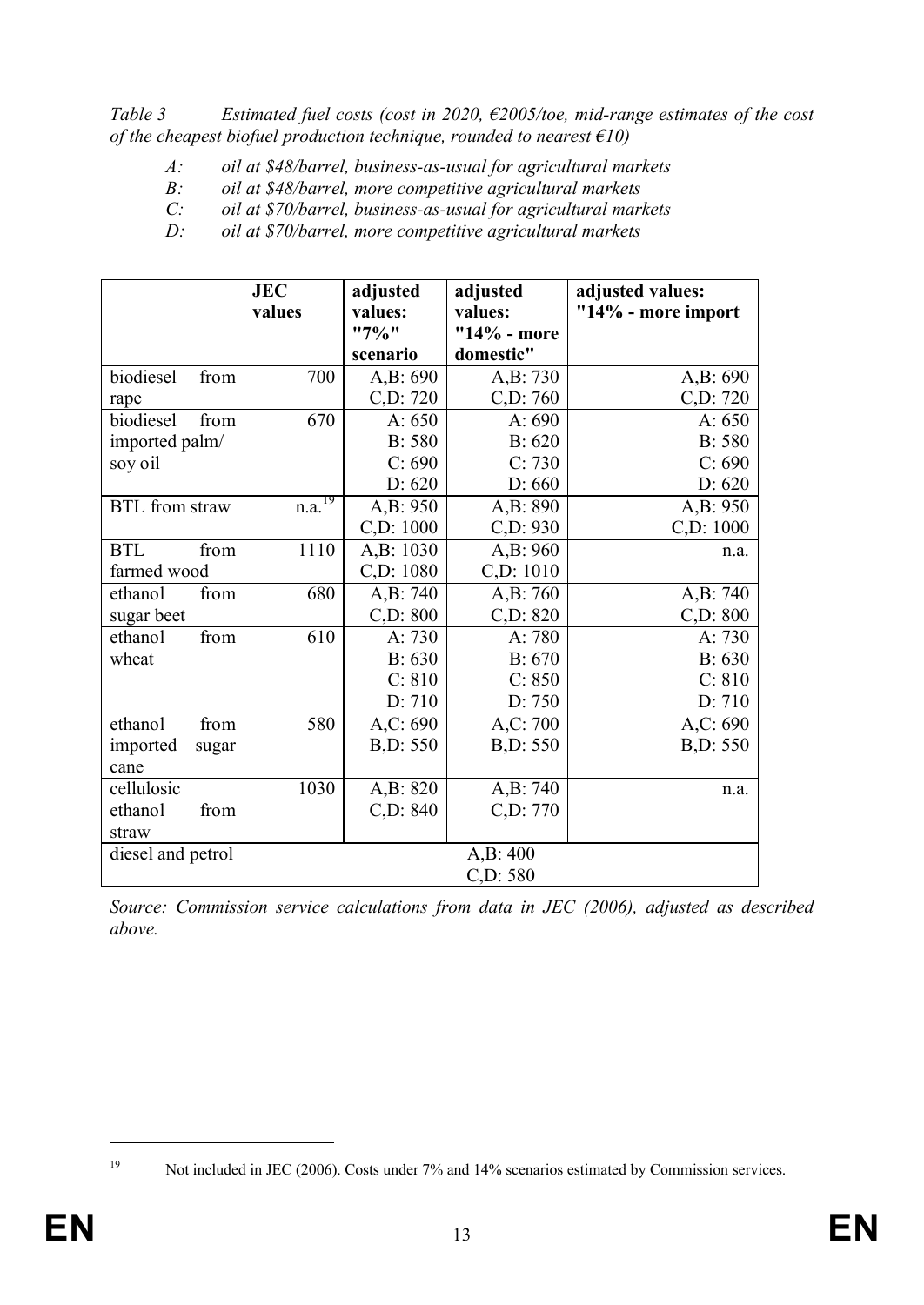Based on these adjusted values, table 4 shows the estimated annual extra cost in 2020 of a 7% or 14% share of biofuels.

| Table 4 | Estimated extra annual cost in 2020 ( $\epsilon$ bn, $\epsilon$ 2005) compared to the cost of total |  |  |  |  |
|---------|-----------------------------------------------------------------------------------------------------|--|--|--|--|
|         | reliance on oil-based fuels <sup>20</sup>                                                           |  |  |  |  |

|                           | 7% scenario | $14\%$ - more<br>domestic | $14\%$ - more<br>imports |
|---------------------------|-------------|---------------------------|--------------------------|
| A: oil at \$48/barrel,    | 7.8         | 17.2                      | 14.5                     |
| business-as-usual<br>for  |             |                           |                          |
| agricultural markets      |             |                           |                          |
| B: oil at \$48/barrel,    | 6.8         | 15.3                      | 11.5                     |
| competitive<br>more       |             |                           |                          |
| agricultural markets      |             |                           |                          |
| $C$ : oil at \$70/barrel, | 4.7         | 11.4                      | 8.1                      |
| business-as-usual<br>for  |             |                           |                          |
| agricultural markets      |             |                           |                          |
| oil at \$70/barrel,<br>D: | 3.7         | 9.6                       | 5.2                      |
| competitive<br>more       |             |                           |                          |
| agricultural markets      |             |                           |                          |

It can be seen how critically the cost of biofuel promotion depends on commodity prices. Most likely, the eventual price would lie somewhere between the extremes.

## **4.2. Security of supply**

## *4.2.1. Introduction*

In assessing security of energy supply it is useful to follow Jansen et al.<sup>21</sup> and distinguish between "long-term threats to the energy supply and delivery system of a region, notably sustained fuel supply disruptions, and attendant long run hedging approaches" and "supply disruptions of short duration that do not pose a long-term challenge to the regional energy system".

# *4.2.2. Short-term security of supply*

Short term insecurity of supply manifests itself in imbalances between supply and demand. Governments keep oil stocks to guard against the negative effects of this. By replacing conventional fuels with biofuels, governments can reduce the amount of oil they need to stock to achieve a given level of protection. The Commission's Institute for Prospective Technological Studies (IPTS) estimated the maximum value of this reduction at 9.7 €cents/litre of biofuel consumption. Assuming that this represents a value over 5 years, the annual value of the short-term security of supply benefits of the "7%" scenario could then be

<sup>&</sup>lt;sup>20</sup> Maize ethanol assumed to cost the same as wheat ethanol.

Jansen, J.C., W.G. van Arkel and M.G. Boots (2004), Designing indicators of long-term energy supply security, ECN-C-04-007.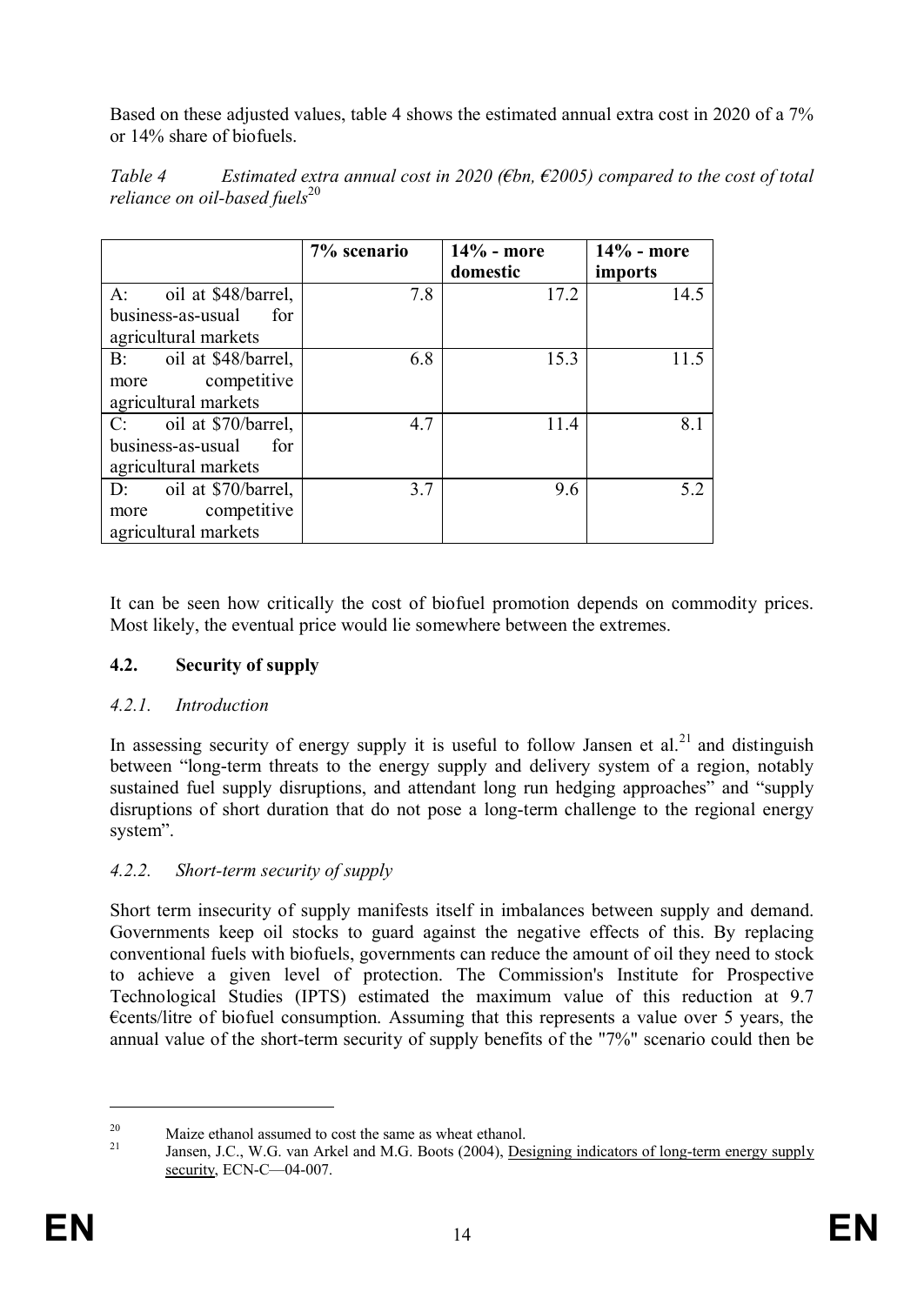estimated at a maximum of  $\epsilon$ 0.5 bn; the equivalent figure for the "14%" scenarios would be  $€1.0 \text{ bn}$ .

This estimate of short-term security of supply benefits does not take into account the possible need to carry security stocks of biofuels to address possible variations in biofuel feedstock production due, for example, to unfavourable weather conditions.

# *4.2.3. Long-term security of supply*

Following Jansen et al. and the International Energy Agency<sup>22</sup>, it seems appropriate to use diversity in energy supply as the measure of long-term security. The less diverse the energy sources relied on by a region, sector or industry, the more harm it will suffer if access to one of these sources is affected by a change in physical conditions or by war; the greater the risk of being held to ransom by an unscrupulous private or state monopolist or cartel; and the greater the harm if such a ransom attempt is made. The "7%" and "14%" scenarios would both do this, reducing annual petrol and diesel consumption by 23 Mtoe and 43 Mtoe respectively. It is expected that the growth in Europe's oil imports between 2005 and 2030 will be accounted for entirely by the Middle East and CIS regions<sup>23</sup>; it can be assumed that the oil consumption avoided as a result of biofuel promotion would equate to avoided imports from those regions. It is not obvious how to put a monetary value on the benefits of this.

# **4.3. Employment and GDP**

# *4.3.1. Methodology and results*

Using results from the ESIM model (see section 3.1) and process chain data drawn from JEC (2006), IPTS used input-output analysis to estimate the GDP and employment effects of the  $7\%$  scenario and the 14% (more domestic) scenario.<sup>24</sup> The following assumptions were made:

- The oil price would be \$48/barrel, with a business-as-usual hypothesis for the competitiveness of agricultural markets.
- · The extra cost of biofuels will be met through tax exemptions. These will be recollected from private consumers through an increase in general taxation, causing a reduction in the disposable income of consumers.
- · The global biofuel market will grow. This will create technology export opportunities for EU companies. Their share of global investment will be a function of the size of the domestic market for the technology in question.
- · Changes in demand for crude oil (caused by increased biofuel consumption) will affect its price<sup>25</sup>.

<sup>&</sup>lt;sup>22</sup> International Energy Agency (2004): Energy security and climate change policy interactions – an assessment framework

<sup>&</sup>lt;sup>23</sup> In 2000, Europe's oil imports stood at 9 million barrels per day (mbpd): 2 from Africa, 3 from the Middle East and 4 from Russia and the CIS. By 2030, imports are expected to grow to 14 mbpd – with the Middle East accounting for 80% of the increase, and Russia/CIS for the other 20%. (International Energy Agency (2004): World Energy Outlook, 2004.) Data relate to OECD Europe.

<sup>&</sup>lt;sup>24</sup> It should be noted that the input-output analyses are based on a comparative statics approach and should be interpreted as "what if" scenarios with no time label; they should not be interpreted as directly representative of a hypothetical year 2020.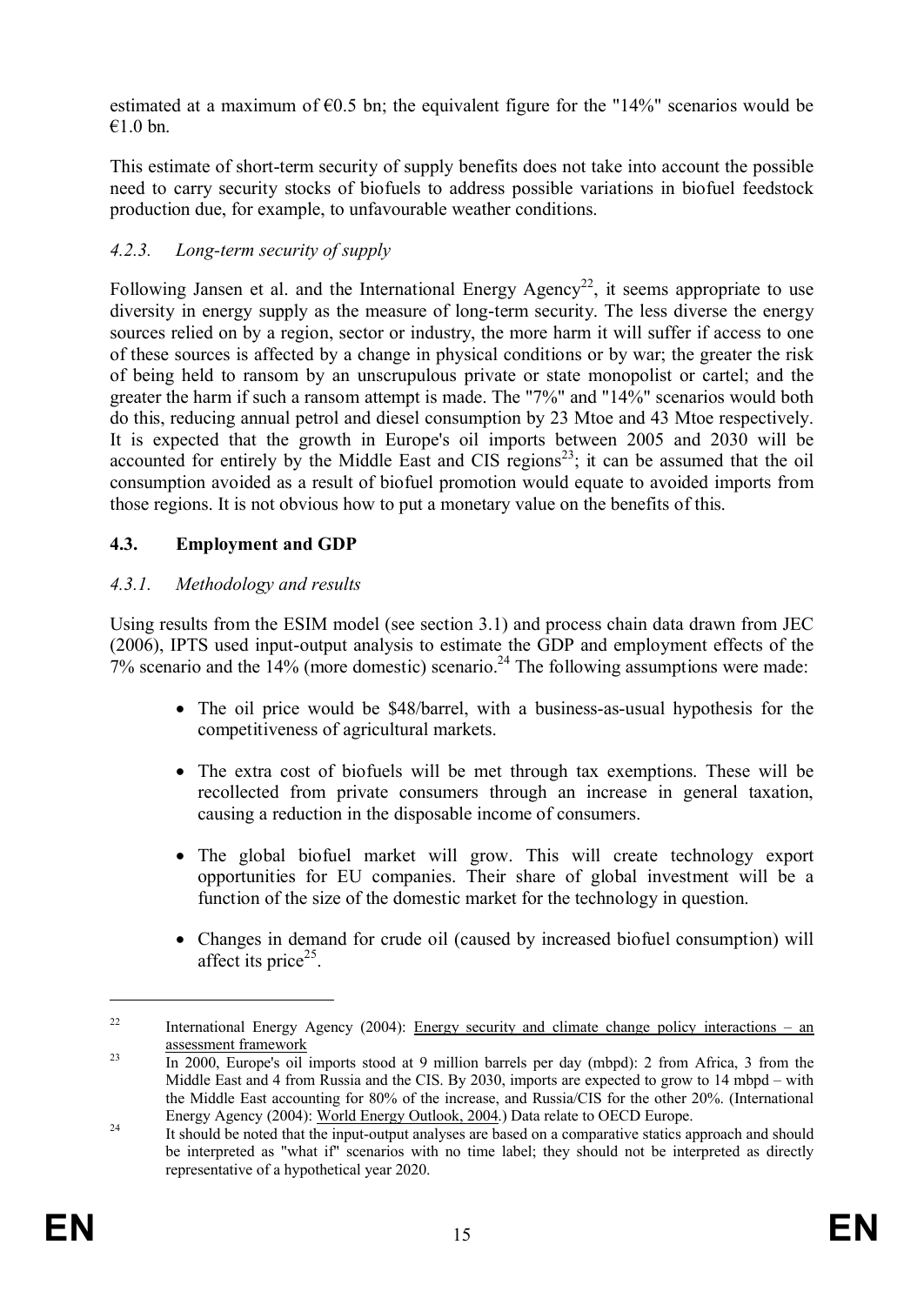It should also be noted that while the ESIM results quoted elsewhere in this paper assume that all the feedstock for second-generation biofuels will be domestically produced, the inputoutput exercise was conducted on the assumption that 15% of the raw material will consist of imported wood products.

On these assumptions, it is estimated that the "7%" scenario would lead to an employment increase of 105 000 jobs in the EU, while the 14% scenario would lead to an employment increase of 144 000 jobs. (Increases of 190 000 in agriculture, 46 000 in biofuel production and distribution and 14 000 in the food industry would be offset by reductions of 35 000 in services, 21 000 in the conventional fuel sector, 16 000 in transport, 14 000 in the energy sector and 22 000 in other industrial sectors.)

On the same assumptions, it is estimated that the "7%" scenario would lead to a 0.12% increase in EU GDP, while the "14%" scenario would lead to a 0.23% increase.

The results could be expected to be more positive if the extra cost of biofuels was less – for example, with a higher oil price or more competitive agricultural markets.

If the assumptions were changed to make the volume of EU biofuel technology exports independent of the volume of EU biofuel consumption, the employment effect would fall to 77 000 and 111 000 in the 7% and 14% scenarios respectively. If the assumptions were changed to make the price of oil be something that is unaffected by changes in demand for oil, they would fall to 13 000 and minus 32 000 respectively.

## *4.3.2. Price effects taken into account in the above analysis*

The replacement of conventional fuels with biofuels will lead to increased demand for the raw materials used; increased supply of biofuel by-products (animal feed and glycerine); and reduced demand for oil.

Changes in demand and supply affect prices. The replacement of biofuels with conventional fuels can be expected to lead to higher prices for the raw materials used to make biofuels, and lower prices for meat (as a result of lower feed costs), glycerine and oil.

The scale of these price effects can be estimated using elasticities derived from empirical research. These effects are taken into account in the biofuel costs and input-output modelling reported above. Some of the most important effects from the agricultural market modelling of the 7% and 14% (more domestic) scenarios are summarised in table 5.

<sup>&</sup>lt;sup>25</sup> According to economic theory, changes in demand for a commodity affect its price. This is true both in competitive markets and in monopolistic markets. In the former, the effect of demand changes is a function of the cost of production. In the latter, it is taken to be an inverse function of the price elasticity of demand. The oil market is neither fully competitive nor fully monopolistic. It can best be described as oligopolistic. Economic theory is less well equipped to model oligopolistic markets. For the purposes of this exercise, the view was taken that prices in oil markets are closer to the price that a profitmaximising monopolist would set, than to the cost-reflective price that would be observed in a free market. It was therefore assumed that the rate of price change that could be expected is comparable to those that would be observed if the market was monopolistic. In the light of this, and taking into account data on the low price elasticity of oil consumption, it was assumed that reduced demand for oil would lead to its price falling by 1.5% (under the 7% scenario) and 3% (under the 14% scenario).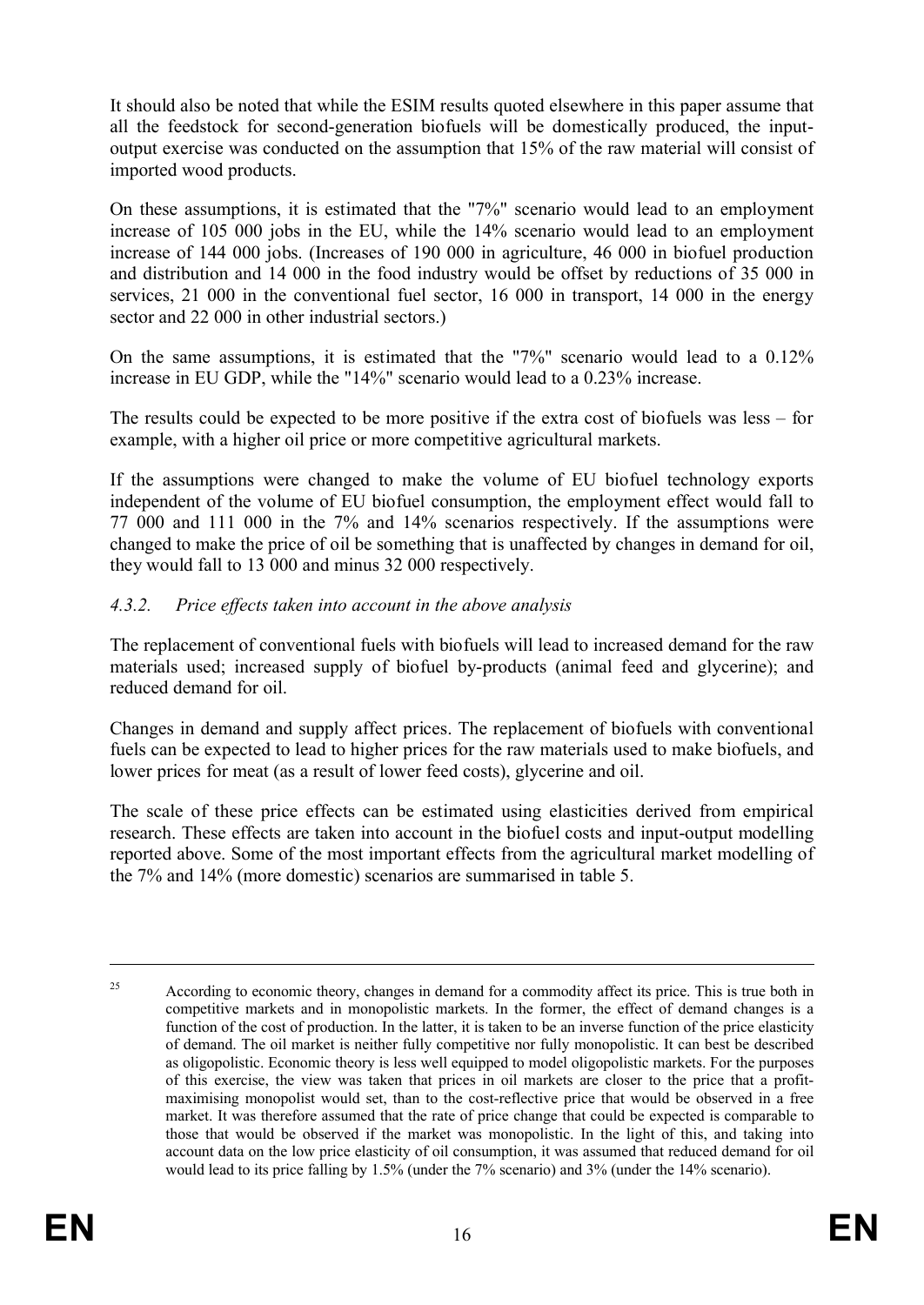| commodity    | Average<br>price<br>2006<br>$(\epsilon/t)$ | Price change relative to 2006 average                    |              |               |  |
|--------------|--------------------------------------------|----------------------------------------------------------|--------------|---------------|--|
|              |                                            | no biofuel use                                           | 7%           | $14\%$ (more  |  |
|              |                                            |                                                          | scenario     | domestic)     |  |
|              |                                            |                                                          |              | scenario      |  |
| common wheat | 124                                        | $114(-8%)$                                               | $123(-1%)$   | 131 $(+6%)$   |  |
| rape meal    | 109                                        | $158 (+45%)$                                             | $69(-37%)$   | $63(-42%)$    |  |
| rape oil     | 654                                        | $332(-49%)$                                              | $672 (+3%)$  | $737 (+13\%)$ |  |
| soy meal     | 170                                        | $202 (+19%)$                                             | $119(-30\%)$ | $104(-39%)$   |  |
| soy oil      | 484                                        | $330(-32\%)$                                             | 693 $(+43%)$ | 745 $(+54\%)$ |  |
| wood         | no expected price effect <sup>27</sup>     |                                                          |              |               |  |
| oil          |                                            | change relative to no biofuel use:<br>$-1.5\%$<br>$-3\%$ |              |               |  |
| glycerine    |                                            | no expected price effect <sup>28</sup>                   |              |               |  |

*Table 5 Important price effects of biofuel promotion<sup>26</sup>*

*Source for 2006: Oil World (for rape and soy); European Commission (for wheat)*

*Source for 2020: ESIM results except oil price effect estimated by Commission services on the basis of elasticities from Cooper (2003). 29*

In relation to the most dramatic price effects – for vegetable oil – it should be noted that the price levels expected in the "7%" scenario are comparable with those prevailing today. Under the "14%" scenario, prices would be a little higher than today; under the "no biofuel" scenario they would be a good deal lower.

The promotion of biofuels can have a negative effect on other industries that use the same raw materials, as competition drives up prices. Parts of the food industry, chemical industry and forest based industries are the most likely to be affected. The data above suggest that while such effects can be expected, their scale will not be dramatic, under any of the scenarios, relative to the prices in force today. While some industries face increasing costs as a result of biofuel promotion, others (those that use biofuel by-products such as rape meal, soy meal and glycerine) will benefit from cost reductions.

All the above price effects are fully taken into account in the employment and GDP effects reported in the previous sub-section.

## **4.4. Agricultural markets and rural economy**

Biofuels offer potential economic benefits for EU agricultural markets and rural economy. The reform of the Common Agricultural Policy in June 2003 and the second reform package of April 2004 introduced major changes likely to have a significant impact on the economy

<sup>26</sup> Relative to scenario with no biofuel consumption. Wholesale prices, 2020, EU,  $\epsilon$ 2006.

Increase in demand is fully met by i) straw; ii) farmed wood from new plantations. Thus no effect on existing wood users is expected.

<sup>&</sup>lt;sup>28</sup> There has already been a very large price drop for glycerine, almost to zero, as a result of biofuel promotion.

<sup>&</sup>lt;sup>29</sup> Cooper, J.C.B (2003): Price elasticity of demand for crude oil: estimates for 23 countries, OPEC Review, Vol. 27(1), March 2003, pp. 1-8.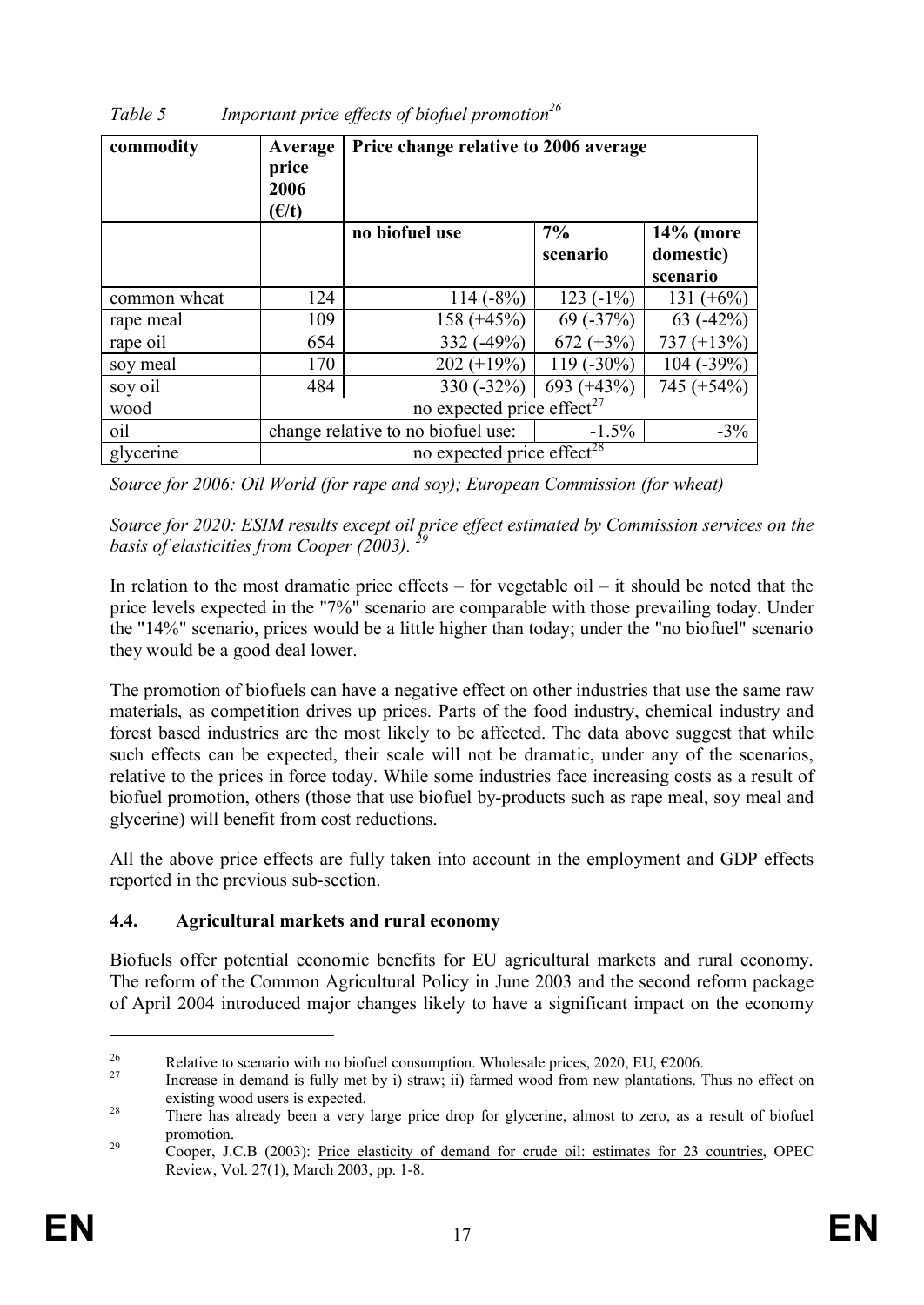across the whole rural territory of the Community in terms of agricultural production patterns, land management methods, employment and the wider social and economic conditions in rural areas. The reform of the sugar sector agreed in November 2005 adds to these challenges. With the reforms, EU farmers are more and more required to orientate their activities towards viable markets. New market opportunities are therefore of particular interest to the agricultural sector.

If the current policy framework does not change, the quantities of domestic production depicted in the "14% (more domestic)" scenario should be seen as the most that can be achieved under sustainable conditions at EU-25 level. (At EU-27 level, the accession of Romania and Bulgaria adds significant production potential.) Further liberalisation of markets following a successful conclusion to the current WTO round, or measures to increase the fluidity of regional cereal markets in the EU, could significantly enhance the availability and competitiveness of cereals for first-generation (grain) and second-generation (straw and whole plant) bioethanol production. The removal of the Blair House restrictions on oilseed production on set-aside land would further increase production potential.

Rural development remains an important challenge. Behind the general picture which arises at EU-25 level, of rural regions having lower incomes, higher unemployment rates and a relatively higher dependency on the primary sector than urban regions, lies a wide diversity of situations in rural regions and areas, in and between Member States.

The challenges to be addressed in rural areas can be summarised as follows:

*Economic:* rural areas have incomes significantly below the average, an ageing working population, and a relatively greater dependency on the primary sector.

*Social:* there is clear evidence of a higher than average rate of unemployment in rural areas. Low population density and depopulation in some areas may also increase the risk of problems like poor access to services, social exclusion and a narrower range of employment options.

*Environmental:* the need to ensure that agriculture and forestry continue to make a positive contribution to the countryside and the wider environment.

Developing the provision and innovative use of renewable energy sources can contribute to creating new outlets for agricultural products and forestry by-products, the provision of local services and the diversification of the rural economy.

## **4.5. Development and external relations**

In adopting the biomass action plan<sup>30</sup> and the biofuels strategy<sup>31,</sup> the Commission opted for a balanced approach to biofuel trade. Under this approach, both domestic producers and importers should benefit from a growing EU market for biofuels. The opportunity to sell biofuels or biofuel raw materials into the EU market could provide a valuable opportunity for trading partners. It could help resolve regional or global trade negotiations, and could offer specific benefits to developing countries, including some of those affected by the reform of

 $\frac{30}{31}$  Biomass action plan, COM(2005) 628.

An EU strategy for biofuels, COM(2006) 34.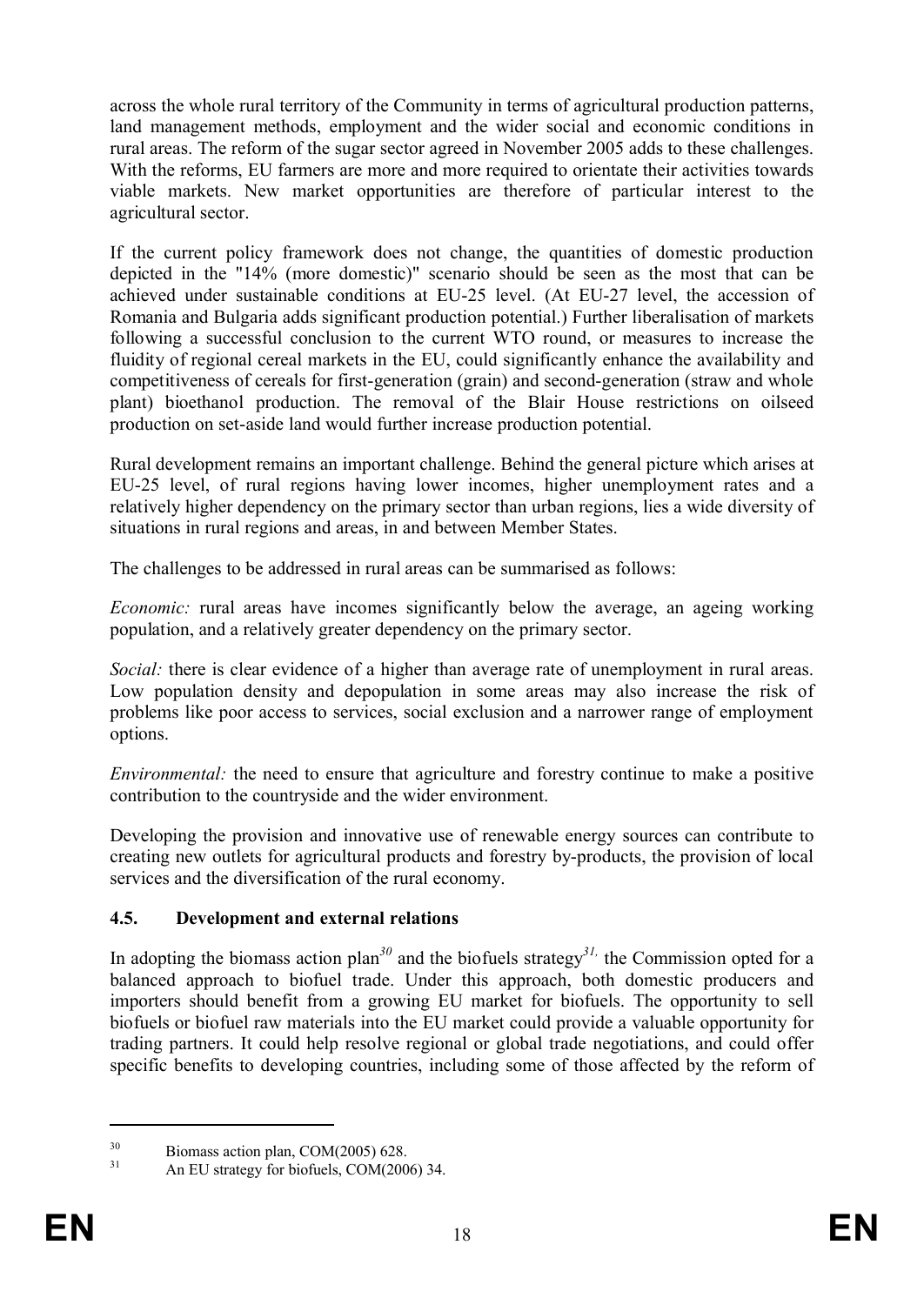the EU sugar regime. Growing biofuels demand will likely lead to a rise in the price of agricultural products – although only a small one, even in the 14% scenario.

In terms of development benefits, for countries which have appropriate natural resources, and develop efficient supply chains, the expansion of biofuels markets opens new opportunities in terms of economic and social development in the generally poorer rural areas (including employment creation, diversification of and value addition to agricultural activities, and rural access to energy). Certain countries with small domestic markets and relatively low costs will develop only if the world market offers possibilities for economies of scale.

Growing biofuels demand will likely lead to a rise in prices of agricultural products. This should further benefit farmers and rural communities, although it could be detrimental to the poorer populations. However, it should be underlined that 70% of the world's poor are also rural, and can hence also be among the beneficiary group of rising agricultural prices. Nevertheless, maximising such potentially positive impacts, as well as minimising the risks for net food consumers, requires the concerned countries to establish appropriate policies to promote food security, as well as an equitable sharing of the benefits of biofuels development. The latter should also take into account the risk of displacement of more vulnerable communities due to the rise in the value of land.

# **5. ENVIRONMENTAL IMPACT OF INCREASING THE SHARE OF BIOFUELS**

This section looks into the following environmental impacts:

- greenhouse gas emissions
- sustainability of crops used for the production of biofuels
- sustainability of oil production.

# **5.1. Greenhouse gas emissions**

Base data for greenhouse gas emissions were calculated from the revised version of the JRC/EUCAR/CONCAWE well-to-wheel study (JEC (2006)). Emissions values associated with the cheapest production techniques were used. These data were adjusted as follows:

- JRC (the Commission's Joint Research Centre, co-author of the JEC study) updated the study's data on biodiesel from rape and cellulosic ethanol from straw, and calculated new data for biodiesel from palm and soy.
- · Electricity, heat and diesel are used as inputs in the production of biofuels. In JEC (2006) the emission profile of the electricity used is assumed to correspond to the average EU mix in 2005. The heat used (in the cheapest production techniques) is generally derived from fossil fuel. The diesel used is assumed to be entirely fossil. By contrast, the Commission's strategic energy review<sup>32</sup> proposes that the Community should aim, for 2020, at a  $20\%$ share of renewable energy (compared to 6.5% in 2005). This will lead to an improvement

 $32$  COM(2007) 1.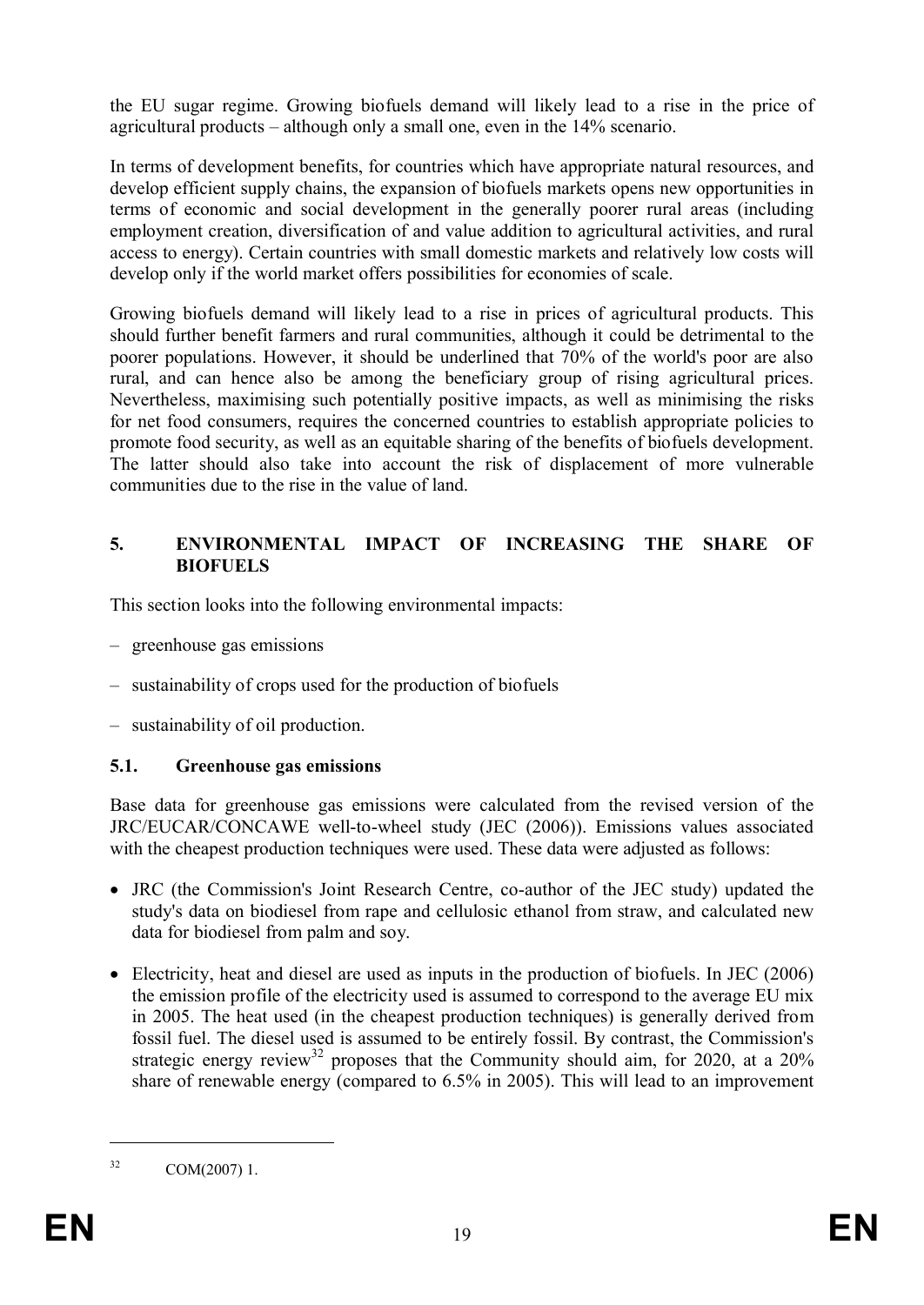in the average emissions impact of electricity, heat and diesel. The JEC data for EUproduced biofuels were adjusted in accordance with an estimate of this improvement.

Table 6 shows the resulting values.

*Table 6 Estimated greenhouse gas emissions from transport fuels, EU (mid-range estimates of the cost of the cheapest biofuel production techniques) – well-to-wheel analysis of individual fuels<sup>33</sup>*

|                               | greenhouse gas<br>emissions<br>$(tCO2_{eq}/toe)$ | expected<br>saving 2020<br>$(\%)$ |
|-------------------------------|--------------------------------------------------|-----------------------------------|
| diesel                        | (3.65)                                           |                                   |
| biodiesel from rape           | 1.79                                             | 51%                               |
| biodiesel from soy            | 2.60                                             | 29%                               |
| biodiesel from palm           | 1.73                                             | 53%                               |
| <b>BTL</b> from straw         | n.a.                                             | n.a.                              |
| BTL from farmed wood          | 0.27                                             | 93%                               |
| petrol                        | (3.62)                                           |                                   |
| ethanol from sugar beet       | 2.17                                             | 40%                               |
| ethanol from wheat            | 1.85                                             | 49%                               |
| ethanol from sugar cane       | 0.41                                             | 89%                               |
| cellulosic ethanol from straw | 0.33                                             | 91%                               |

Based on these values, the greenhouse gas impact of increasing the share of biofuels can be estimated at an annual saving of 48 MtCO<sub>2eq</sub> in 2020 with a 7% biofuel share, 101 MtCO<sub>2eq</sub> with a 14% share (more domestic) and 103 MtCO<sub>2eq</sub> with a 14% share (more imports)<sup>34</sup>.

The JEC data do not take into account the effect of land use change, notably changes in soil and plant carbon stocks. This can be positive (as it would be, for example, if sugar cane plantations replaced degraded pasture land), largely neutral (where biofuel demand leads to higher yields from areas that are already cultivated) or severely negative (for example, if soybean cultivation replaced rain forest). In the absence of a global land use model, it has not been possible to estimate the greenhouse gas effect effect of the land use changes likely to be associated with these scenarios.

# **5.2. Sustainability of crops used for the production of biofuels**

## Production of raw materials for  $1<sup>st</sup>$  generation biofuels

The Commission assessed the impacts of increased production of first generation biofuels on the environment. The environmental impact of biofuels crop production will depend to a larger extent on the farmland areas used, the crops cultivated and the farming practices used. However, a wide range of climatic, physical (topography, soils), and economic conditions

<sup>&</sup>lt;sup>33</sup> Equivalent saving figures for first-generation biofuels in 2005 are 34% for sugar beet ethanol, 46% from wheat ethanol and 50% for rape biodiesel.

<sup>&</sup>lt;sup>34</sup> Calculations of Commission services based on the values in table 5. Maize ethanol assumed to have the same emissions as wheat ethanol. BTL from straw assumed to have the same emissions as BTL from farmed wood.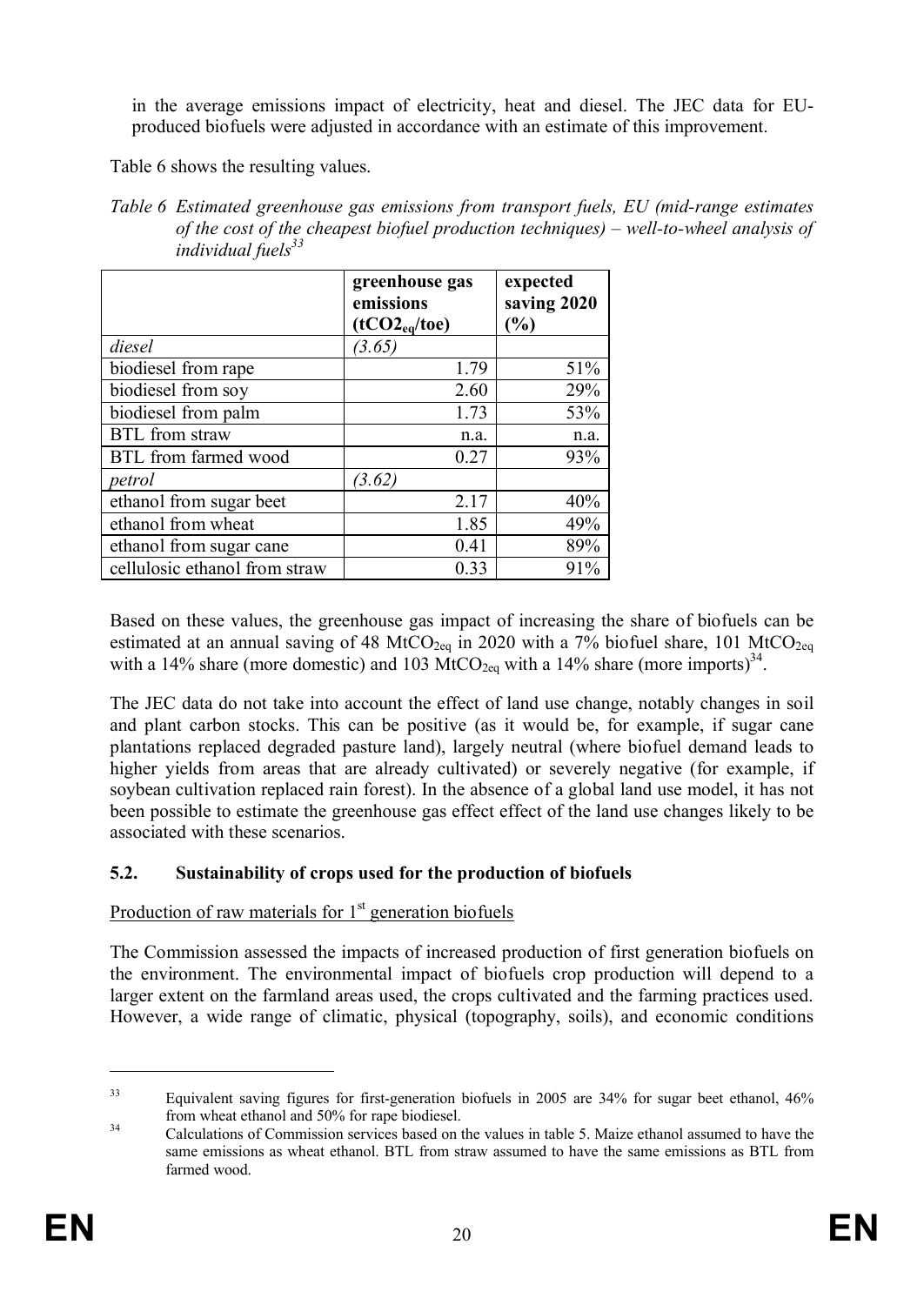determine the spatial distribution of crops across the EU, which makes the assessment difficult.

The assessment found, in summary, that the recent increase in production of biofuel crops<sup>35</sup> did not result in major land use changes or significant environmental impacts, as the diversion of crops from existing food and fodder markets to biofuel crops production did not lead to different farming practices.

However, a significant expansion and a change of crops patterns of the current arable land area to meet any increased biofuels market demand can be expected. In this perspective, an expanded biofuels production could lead to significant environmental pressures if most of the crops production shifted towards cropping systems which exert greater environmental pressure, such as increased water use, and if energy crops mostly expanded into current set $a$ side areas<sup>36</sup>.

The main results of the assessment are the following.

- The most significant impacts on farm practices and the environment could occur if energy crops mostly expand into current set-aside areas.
- Several scenarios of changes in land use patterns driven by an expansion of biofuels were assessed. Overall, it can be concluded that a deployment of biofuels crops may lead to a decrease in input use in a given cropping system if they replace high input crops and their introduction leads to wider crop rotations more advantageous from a wider environmental perspective. The opposite can also occur. For instance, increased maize cultivation could lead to local environmental pressures, and in particular to higher water use, which will be undesirable in areas where water is a critical agronomical constraint. Cereals and sunflower have a generally good environmental profile. Oilseed rape's performance depends critically on the management of nutrients and plant protection products. Sugar beet is evaluated as more environmentally risky than cereals and oilseeds, but it is expected that its cultivation is maintained only in the most agronomical suited areas. However, the overall environmental impact of these different crops will eventually depend on the whole rotation patterns, at farm and landscape level.
- As regards permanent grasslands, their conversion into arable land is severely limited by environmental constraints fixed under cross compliance.
- While potential additional pressures of biofuel crops production may occur as a result of the incentives to transform some high nature value farmland areas or temporary pastures (fodder crops) into arable land, biofuel crop production might help improve the overall profitability of farm business, contributing to the maintenance of farming in areas where this might be useful from an economic, social and environmental perspective.

<sup>&</sup>lt;sup>35</sup> Biofuel crop production increased from using around 1% of EU25 arable land in 2003 to about 3% of arable land in 2005

<sup>&</sup>lt;sup>36</sup> Set-aside refers to the removal of farmland from production, usually with the overall aim of reducing the production of arable crops, in particular cereals. Farmers producing a significant amount of arable crops are required to 'set aside' a proportion of their land as a condition for receiving support payments. The current percentage is 10 % of the eligible land to the single farm payment.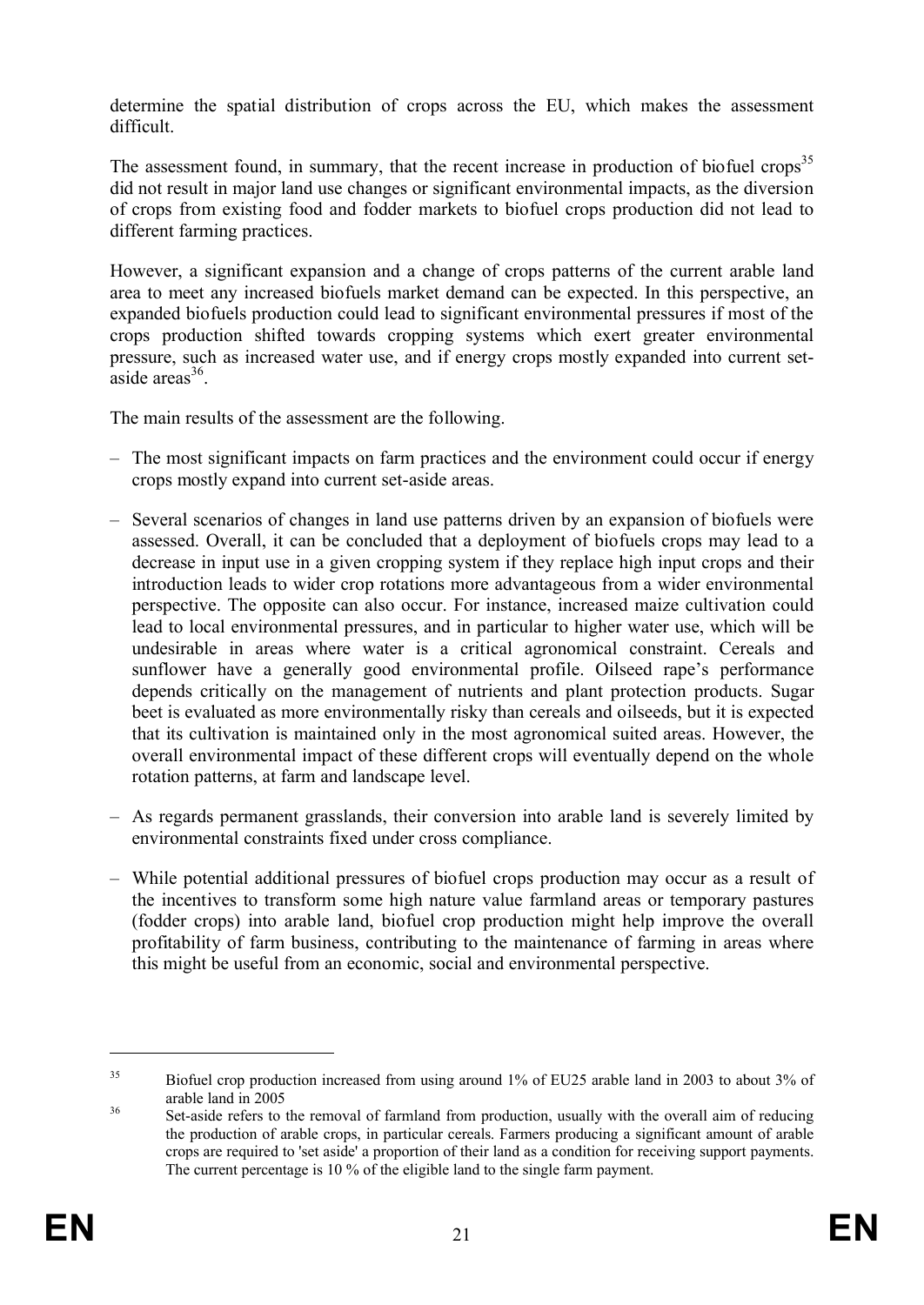- The assessment also considered the potential future evolution of biofuels cropping. Some studies suggest that there may be some scope to reduce environmental pressure if adapted biofuels crops varieties, different from those used for food, are developed. The use of species dedicated to energy purposes, and therefore managed for their energy content and not for their nutrient value, could provide opportunities for lower input requirements and extensive cropping systems (e.g., double cropping). It has also to be considered that, at current grain prices and in light of future uncertainty over returns, farmers may not seek to maximise yields but to maximise profit. To be profitable, biofuels crops need lower levels of input costs than conventional crops.
- Safeguards in the form of existing environmental legislation, such as the nitrates directive and, in particular, the cross-compliance obligations applicable from 2005 to all direct payments to EU farmers and from 2007 applicable to Rural Development measures, (under CAP) are in place to ensure that farmers undertake practices to reduce the risk of adverse impacts on the environment. Under the cross-compliance requirement, Members States must ensure that set-aside areas are managed in order to protect the environment.

#### Production of raw materials for second-generation biofuels

The use of agricultural by-products (like straw), ligno-cellulosic crops (like miscanthus or short rotation coppice), and forest biomass to produce second-generation biofuels are expected to deliver significant advantages:

- · **Agricultural and forestry by-products**: As by-products are not produced specifically for use as a biofuels resource, the diversion of their use to biofuels does not generally increase environmental pressures. However, these materials play important agri-environmental functions that should be taken into account for determining the quantities available for biofuels (for instance, leaving straw in the soils after harvest is a good agricultural practice for protecting soils against erosion and maintaining productivity). This has been taken into account in designing the scenarios described in section 3.1.
- · **Ligno-cellulose perennial crops**: Perennial energy cropping systems can deliver significant advantages compared to conventional food and fodder crops. These crops (trees or grasses), can improve soil quality in a variety of ways, such as increasing soil coverage (after several years of growth) and organic matter, reducing soil disturbance ad soil erosion risks. Plantations of certain tree species can reduce evaporative water losses and improve soil moisture conditions to allow for cropping on previously degraded lands. Perennial crops may also need reduced applications of fertilisers, pesticides, energy, and lower water inputs.

The spreading out of perennial grasses and short rotation forestry can also further promote crop diversification and add to regional landscape and habitat diversity. However, better insights into how biodiversity can be affected by large scale expansion of short rotation coppice on farmland is needed. Increasing demand for biofuels may also create new uses for the less profitable extensive agriculture and in such way help preventing land abandonment and loss of valuable open habitats.

#### Production of raw materials in third countries

There is significant scope to increase third-country production of sugar cane, soy bean/oil, palm oil, rape seed/oil, wood products and other biofuel feedstocks – or biofuels made from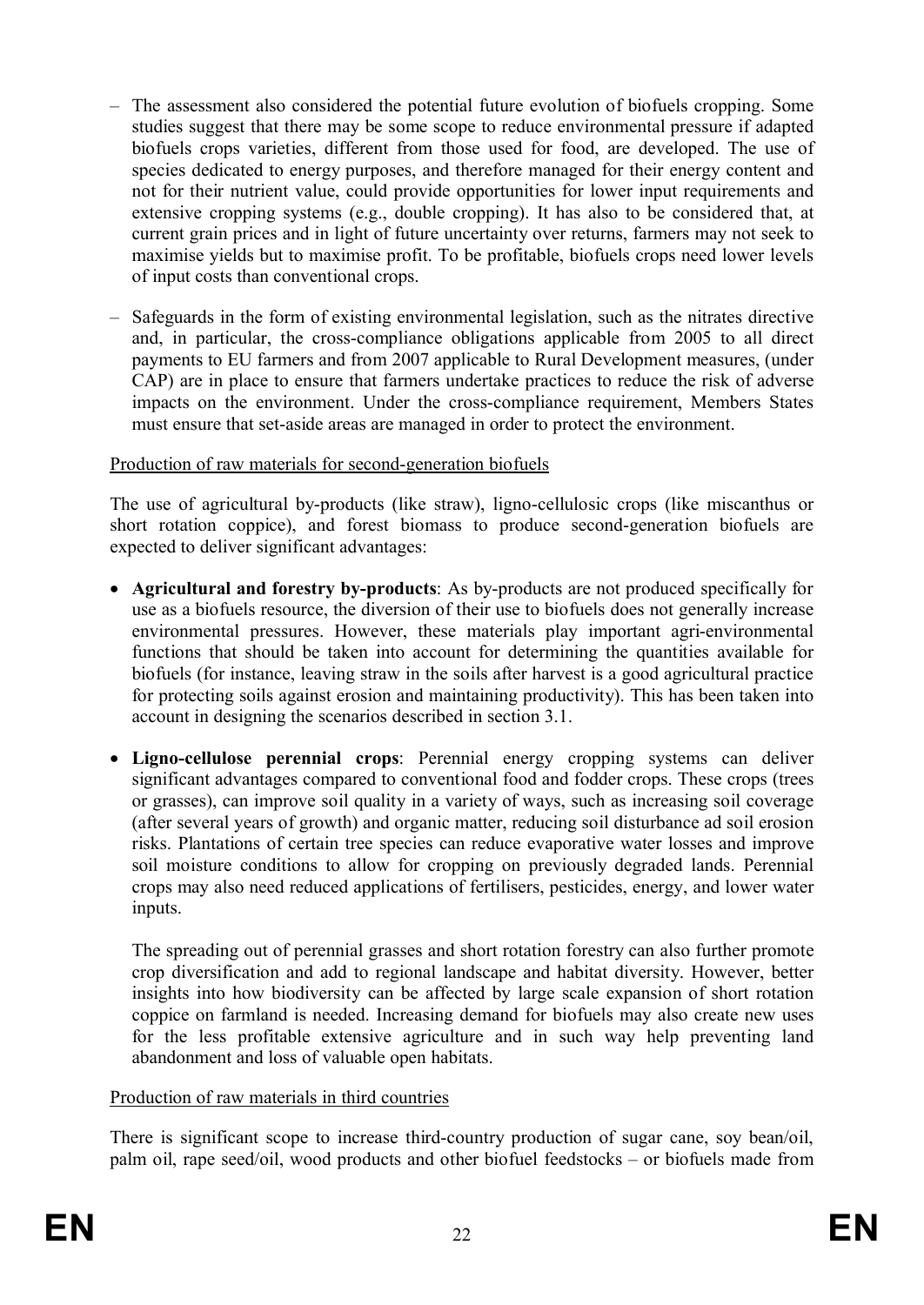these raw materials. However, depending on the production process and on the land used for this purpose, this can be an environmentally friendly process and contribute positively to climate change mitigation, or the opposite.

Particular risk is associated with the conversion to agriculture of land presently harbouring high-biodiversity natural environments (wetlands, native forests, and others), in areas where such ecosystems exist and where there could be rapid and uncontrolled development of biofuel feedstock production. There has been clear evidence of this phenomenon, albeit related above all to demand in the food and feed markets, in some major soy bean<sup>37</sup> and oil palm production areas<sup>38</sup>. As in the EU, third countries usually have environmental legislation, but this may not always be optimal or well enforced. Finding solutions to these issues poses formidable challenges.

# **5.3. Sustainability of production of petroleum-based fuels**

Greater biofuel consumption will mean less consumption of oil products. This means that some of the environmental impacts of oil exploration, production and transport will be avoided.

An overview of these impacts is given in O'Rourke and Connolly  $(2003)^{39}$ . Having cited data on oil spills from tankers and pipelines, these authors argue that "the physical alteration of environments from exploration, drilling, and extraction can be greater than from a large oil spill. Major impacts include deforestation, ecosystem destruction, chemical contamination of land and water, long-term harm to animal populations (particularly migratory birds and marine mammals), human health and safety risks for neighbouring communities and oil industry workers, and displacement of indigenous communities".

The data cited include an indication that the European Union is particularly affected by oil spills. Among 982 oil spills that occurred since 1960 in the 11 worst hot spots for tanker oil spills, 34% were in the seas around Europe – even though Europe accounts for only 21% of global oil consumption.

The evidence given by O'Rourke and Connolly remains anecdotal rather than comprehensive. It does not make it possible to estimate how the environmental effect of oil production would vary with volume.

<sup>37</sup> See for example Morton, D., R. DeFries, Y. Shimabukuro, L. Anderson, E. Arai, F. Espirito-Santo, R. Freitas and J. Morisette (2006): Cropland expansion changes deforestation dynamics in the southern Brazilian Amazon, PNAS, September 26<sup>th</sup> 2006, vol. 103, no. 39, pp 14637-14641.

<sup>&</sup>lt;sup>38</sup> Similar concerns have been voiced that deforestation in the Amazon basin, related to the expansion of arable cultivation, could be linked to pressure on land availability caused by the expansion elsewhere in Brazil of sugar cane cultivation for ethanol. However, sugar cane expansion in Brazil appears, in fact, to be in general a well managed process that avoids such effects – even if the present state of knowledge does not permit the exclusion of the hypothesis that other crops have, on some occasions, been displaced to forested regions.

<sup>&</sup>lt;sup>39</sup> O'Rourke, D. and S. Connolly (2003): Just oil? The distribution of environmental and social impacts of oil production and consumption, Annual Review of Environment and Resources, 28, pp 587 – 617.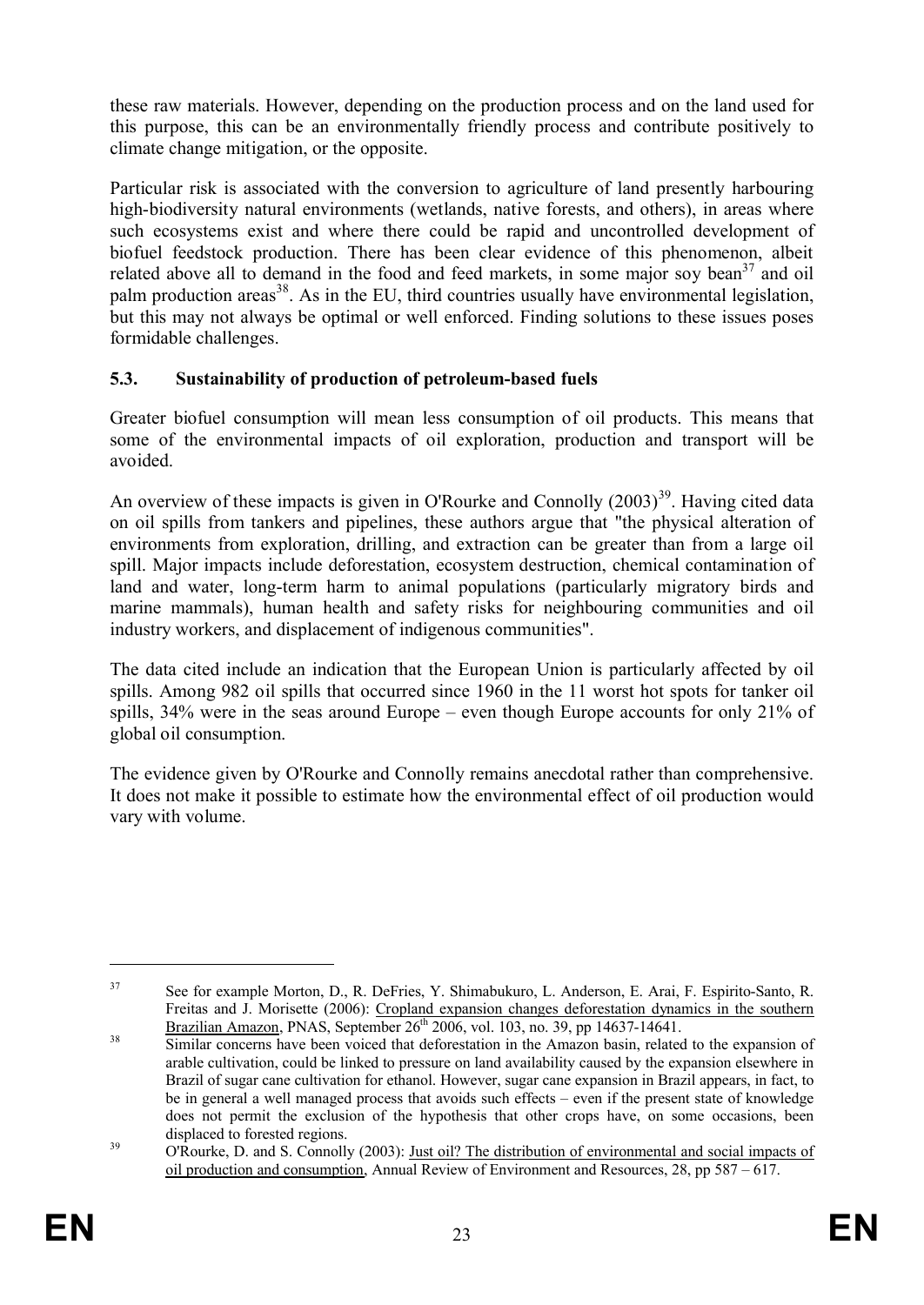# **6. SUMMARY OF IMPACTS**

The quantified impacts described in sections 4 and 5 are summarised in table 7.

|                                  | "7%" scenario                                          | $14\%$ (more               | $14\%$ (more               |
|----------------------------------|--------------------------------------------------------|----------------------------|----------------------------|
|                                  |                                                        | domestic) scenario         | import)                    |
| extra cost (relative to complete | $\text{\textsterling}3.7 - \text{\textsterling}7.8$ bn | €9.6 $-$ €17.2 bn          | €5.2 – €14.5 bn            |
| reliance on oil-based fuels)     |                                                        |                            |                            |
| short-term security of supply    | $\epsilon$ 0.5 bn                                      | $€1.0$ bn                  | $€1.0$ bn                  |
| (maximum)                        |                                                        |                            |                            |
| long-term security of supply $-$ | 23 Mtoe                                                | 43 Mtoe                    | 43 Mtoe                    |
| reduced imports of oil from      |                                                        |                            |                            |
| Middle East and CIS              |                                                        |                            |                            |
| employment in EU                 | up to 105 000                                          | up to $144\,000$ jobs      | less favourable            |
|                                  | jobs                                                   |                            | than the "more"            |
|                                  |                                                        |                            | domestic"                  |
|                                  |                                                        |                            | scenario                   |
| <b>GDP</b>                       | up to $+0.12\%$                                        | up to $+0.23\%$            | less favourable            |
|                                  |                                                        |                            | than the "more"            |
|                                  |                                                        |                            | domestic"                  |
|                                  |                                                        |                            | scenario                   |
| greenhouse gas emissions         | -48 $MtCO2eq$                                          | $-101$ MtCO <sub>2eq</sub> | $-103$ MtCO <sub>2eq</sub> |

*Table 7 Promotion of biofuels – summary of quantified impacts (annual, 2020)*

# **7. PROMOTION OF FUELS THAT ARE CLIMATE AND ENVIRONMENTALLY FRIENDLY**

The preceding sections analysed how a 7% and 14% share of biofuels might be achieved if cost were the driving factor in the choice of biofuels.

It suggests that the economic and environmental impacts would be globally positive.

However, there can be substantial variation in the environmental impact of producing each type of biofuel.

The main sources of variation are the following:

## a) Greenhouse gas impacts of using inappropriate land

Some land types – notably wetland – carry quantities of stored carbon so large that the use of this land to produce raw material even for second-generation biofuels could never be considered to give a positive greenhouse gas balance.

b) Biodiversity impact of using inappropriate land

Some land types – notably tropical forest – shelter such diversity of life that the use of this land to produce raw material for biofuel, while it might give a positive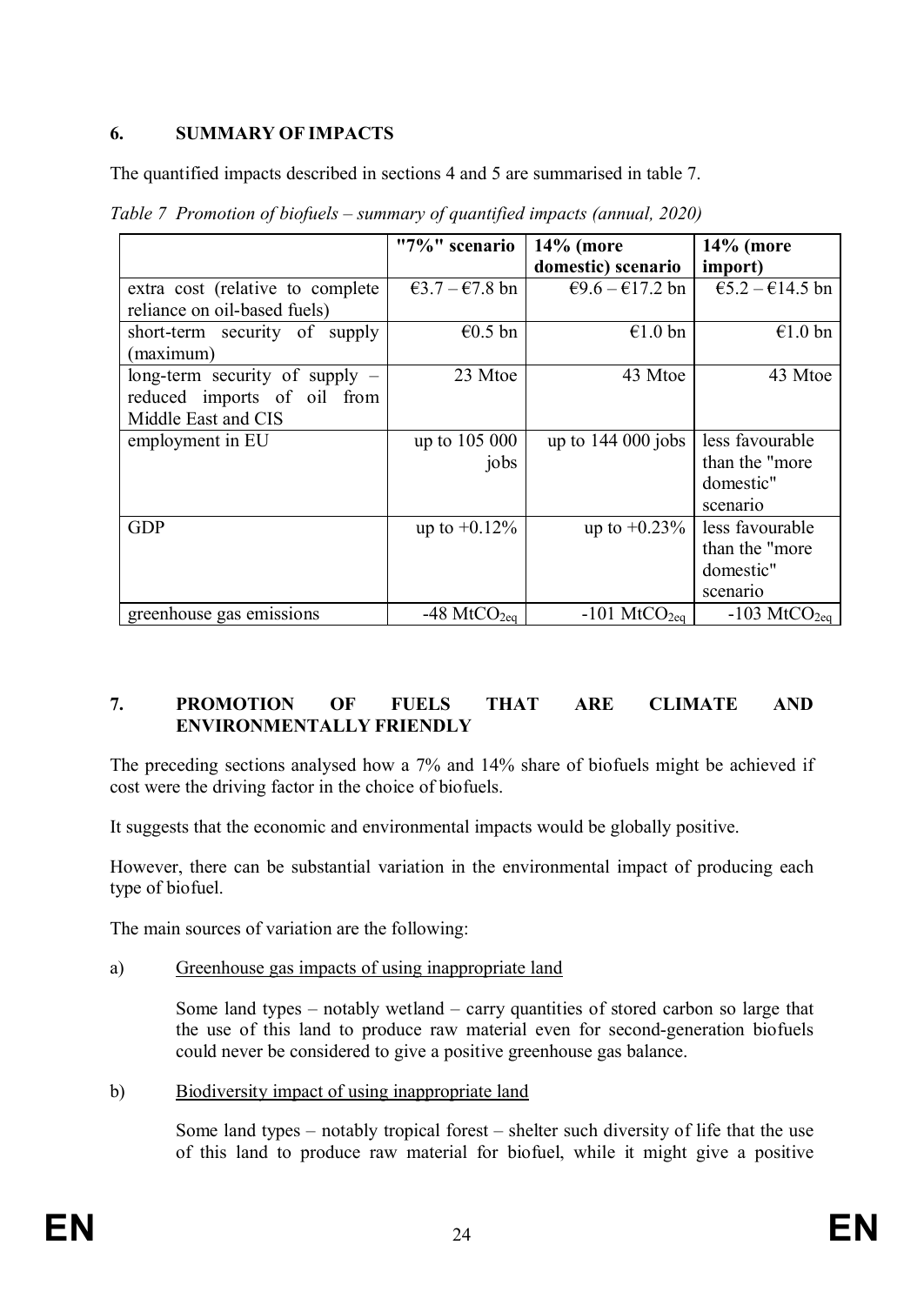greenhouse gas balance, could never be considered to give a positive environmental balance overall.

# c) Fuel choice in the production of first-generation ethanol

According to the data in JEC (2006), the use of lignite as process fuel for the production of first-generation ethanol would give a negative greenhouse gas balance. The same would be true of coal (but not of other fossil fuels).

The renewable energy roadmap<sup>40</sup> proposes a system of incentives/support for biofuels. This could be designed to create disincentives to the practices outlined above – while ensuring that security of supply aspects are also taken into account.

According to the data in JEC (2006), the use of biomass as process fuel in producing firstgeneration biofuels, or the use of these biofuels' by-products for energy generation rather than as animal feed, can improve the rate of greenhouse gas savings by 15-20%. The increasing availability of by-products and the limited growth of animal production in the EU25 will make significant quantities available for use in this way, and these practices will be further encouraged by the incentives for the use of renewable energy in heating which would be necessary to achieve the 20% share of renewable energy in 2020 proposed in the Strategic Energy Review.

# **8. OTHER OPTIONS FOR ENERGY EFFICIENCY IN TRANSPORT**

The Commission has assessed the potential contribution of energy saving measures in transport in the impact assessments for the action plan on energy efficiency<sup>41</sup> and the forthcoming communication on  $CO<sub>2</sub>$  and cars. Estimates, derived from these impact assessments, of the potential for reducing oil use in transport are shown in table 8.

<sup>40</sup> COM(2006) 848

Action Plan for Energy Efficiency: Realising the Potential, COM(2006) 545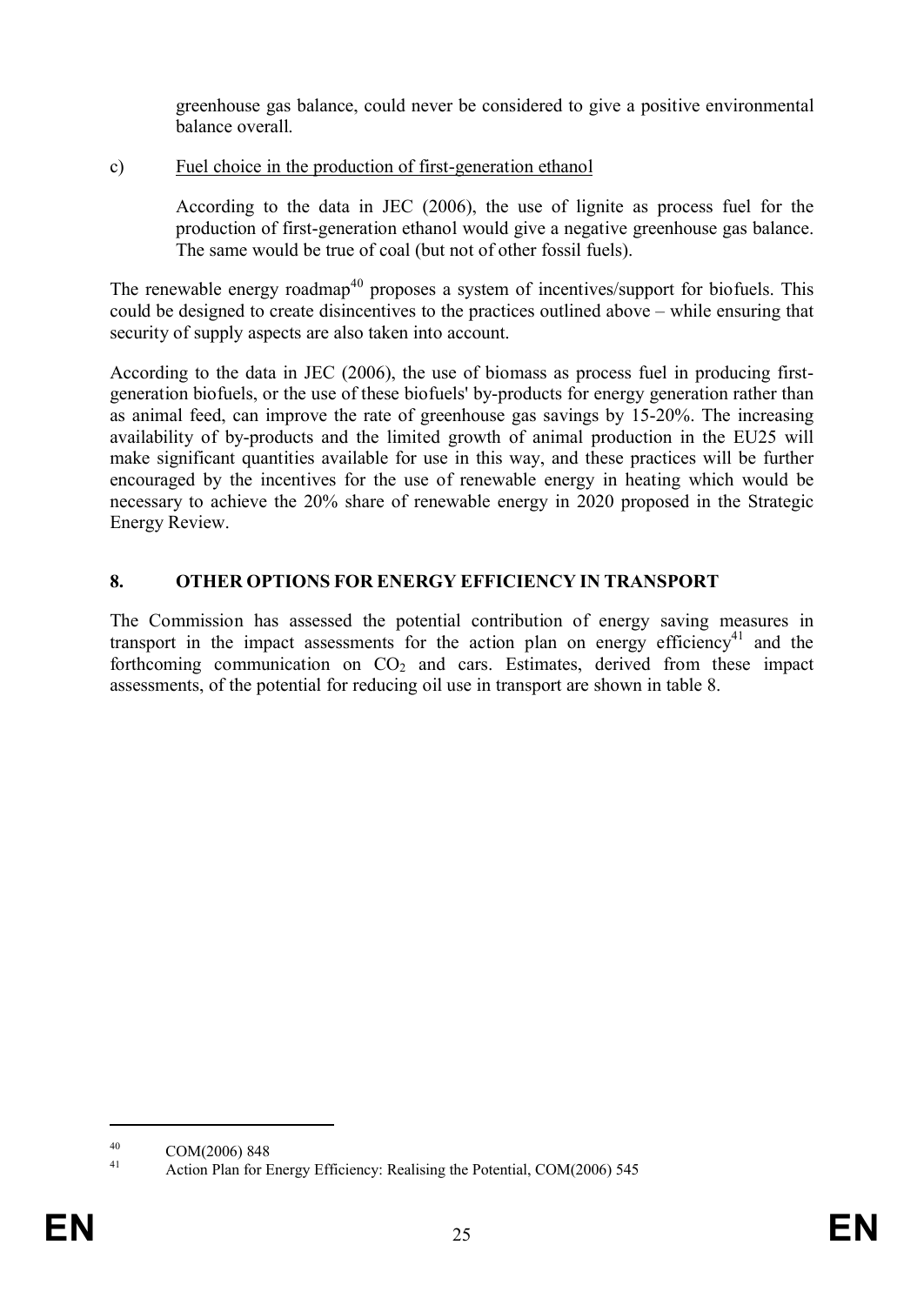*Table 8 Estimates of the potential for reducing oil use in transport (Mtoe, annual, in 2020)*

|                                                                                  | <b>Potential</b><br>for savings<br>(Mtoe) | Cost of<br>savings<br>(E/toe) |
|----------------------------------------------------------------------------------|-------------------------------------------|-------------------------------|
| Estimates from impact assessment for action plan on energy efficiency            |                                           |                               |
| measures to make driving costs more km-dependent                                 | 3 to 15                                   |                               |
| limitation of maximum speed, acceleration or power-to-weight                     | 11                                        |                               |
| ratio of new cars and trucks                                                     |                                           |                               |
| fuel efficient tyres and measures for fuel efficient tyre pressure               | 15                                        |                               |
| fuel price increases                                                             | 22                                        |                               |
| maximum emission standards for new cars plus more stringent                      | 28                                        |                               |
| voluntary agreement for the fuel efficiency of new cars and                      |                                           |                               |
| lorries after 2008/2009                                                          |                                           |                               |
| Estimates from impact assessment for forthcoming communication on $CO2$ and cars |                                           |                               |
| fuel efficient mobile air conditioning systems                                   |                                           | 36                            |
| low rolling resistance tyres                                                     | 2                                         | 4                             |
| tyre pressure monitoring systems                                                 | 3                                         | $-273$                        |
| low friction lubricants                                                          | 4                                         | 284                           |
| reducing fuel consumption in light commercial vehicles                           | 5                                         | 557                           |
| reducing fuel consumption in passenger cars                                      | 20                                        | 71 to 505                     |
| Estimates from the present staff working paper                                   |                                           |                               |
| promotion of biofuels                                                            | 43                                        | 120 to 399                    |

It can be seen that biofuels are the measure with the greatest potential to reduce oil use in transport. Moreover, they are the only measure on the list that decreases transport's oil dependence (the other measures reduce oil use in quantitative terms, but leave the percentage share of oil in transport energy consumption more or less untouched. Other fuels, like hydrogen (including bio-hydrogen) will in future also have the potential to do this – but, as suggested in the communication towards a European strategic energy technology plan<sup>42</sup>, this potential will certainly not be realised by 2020.

The list includes small-scale measures that are cheap. It includes one large-scale measure (fuel price increases) that is financially cheap – but politically challenging, given the high levels of fuel taxation already applied to road transport in Europe. And it includes two measures that are expensive but capable of large-scale effects: reducing fuel consumption in passenger cars, and biofuels. It is clear that any attempt to achieve large-scale reductions in oil consumption (and greenhouse gas emissions) in transport will need to rely heavily on these two measures.

 $^{42}$  COM(2007) 1.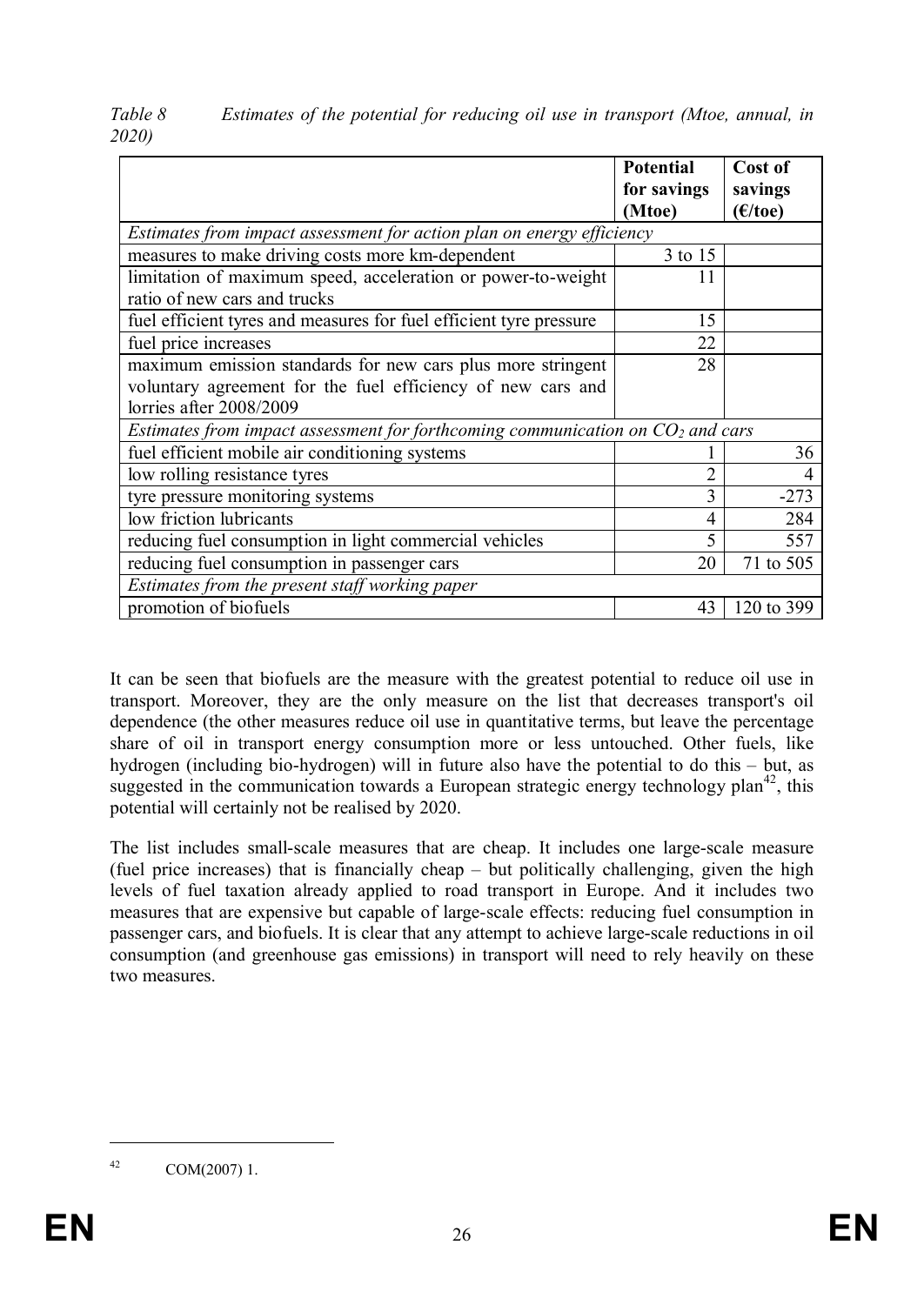# **Annex : Examples of methodological conservatism in assessment of impacts**

#### costs

- Marginal data are used. This means that cheaper biofuel raw materials with limited availability are not taken into account, and that the limited market for valuable industrial uses of glycerine is not taken into account.
- Scale economies and technology learning are not assumed for first-generation biofuels.

## greenhouse gas emissions

- It is assumed that the rate of greenhouse gas emissions from agricultural production processes will not fall.
- The use of marginal data means that biofuel raw materials with lower emissions and limited availability are not taken account, and that the limited market for industrial uses of glycerine (which give high greenhouse gas savings) is not taken into account.
- The carbon stock effects of oil exploration, production and long-distance transport are not taken into account.
- The effect of oil production on  $N_2O$  emissions from soil is not taken into account.

# biofuel types

– In the absence of market experience and performance data, no account is taken of the potentially better-performing biofuels expected to come on the market in 2007 (BTL from vegetable oils and biobutanol)

## production potential

- The significant potential of Romania and Bulgaria is not taken into account in estimating domestic production.
- It is assumed that biofuel crops will only be grown on arable land. The possibility of producing energy crops (such as grasses) on permanent grassland has not been taken into account.

## fuel efficiency

– Some authorities claim that vehicles use biofuels more efficiently than conventional fuels, permitting them to drive more km for the same quantity (measured in energy content) of fuel. For example, according to the International Energy Agency, "Biodiesel contains only about 90% as much energy as diesel fuel, but its high cetane number and lubricity lead to efficiencies just a few percentage points below that of diesel."<sup>43</sup>. Hamelinck and Faaij (2006) state, by contrast, that the efficiency benefits of biodiesel are "so small that they will not be reckoned with"; but they claim that "Alcohols may have a higher efficiency in

<sup>&</sup>lt;sup>43</sup> International Energy Agency (2006): Energy technology perspectives – scenarios and strategies to 2050